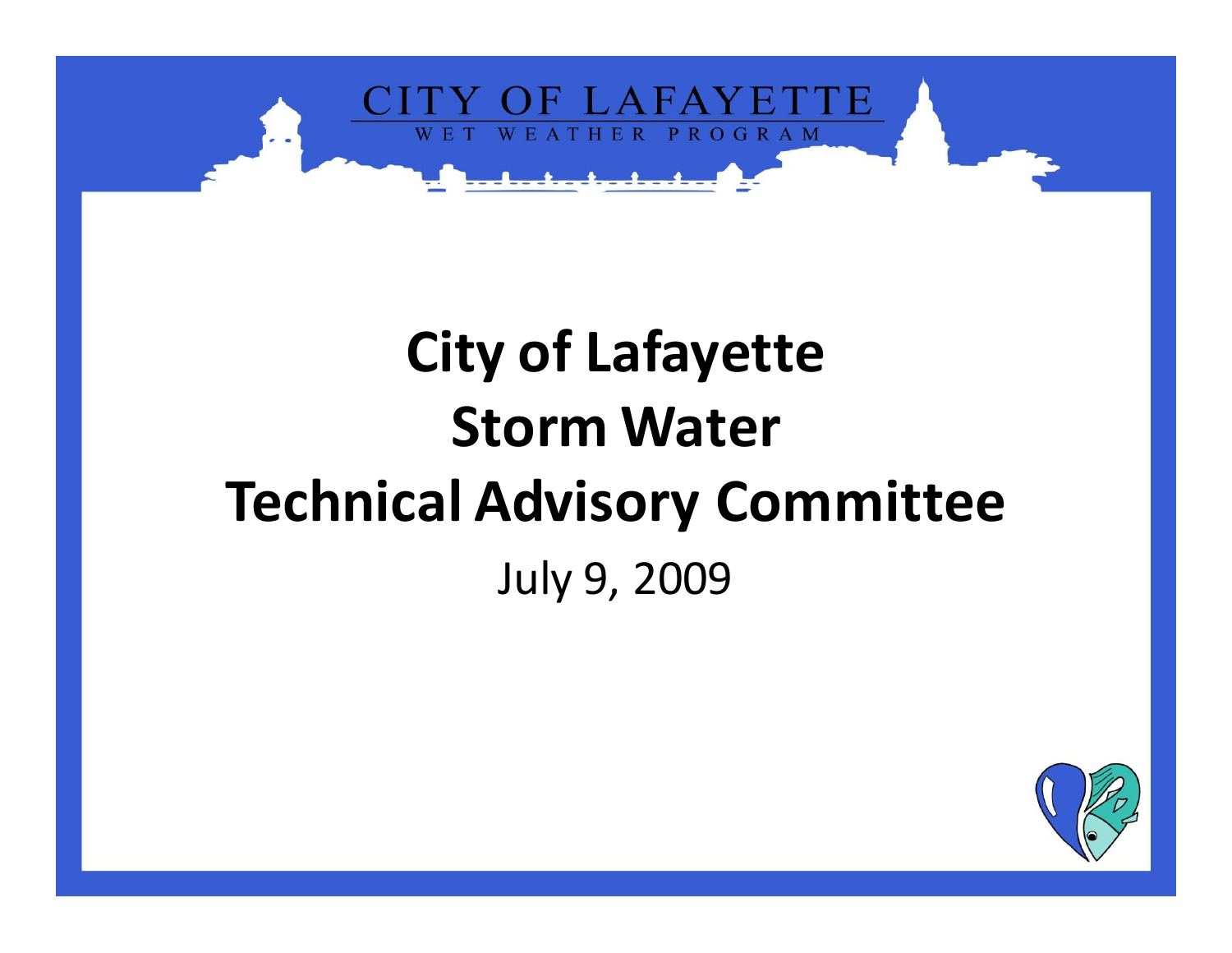

## **Welcome and Introductions**

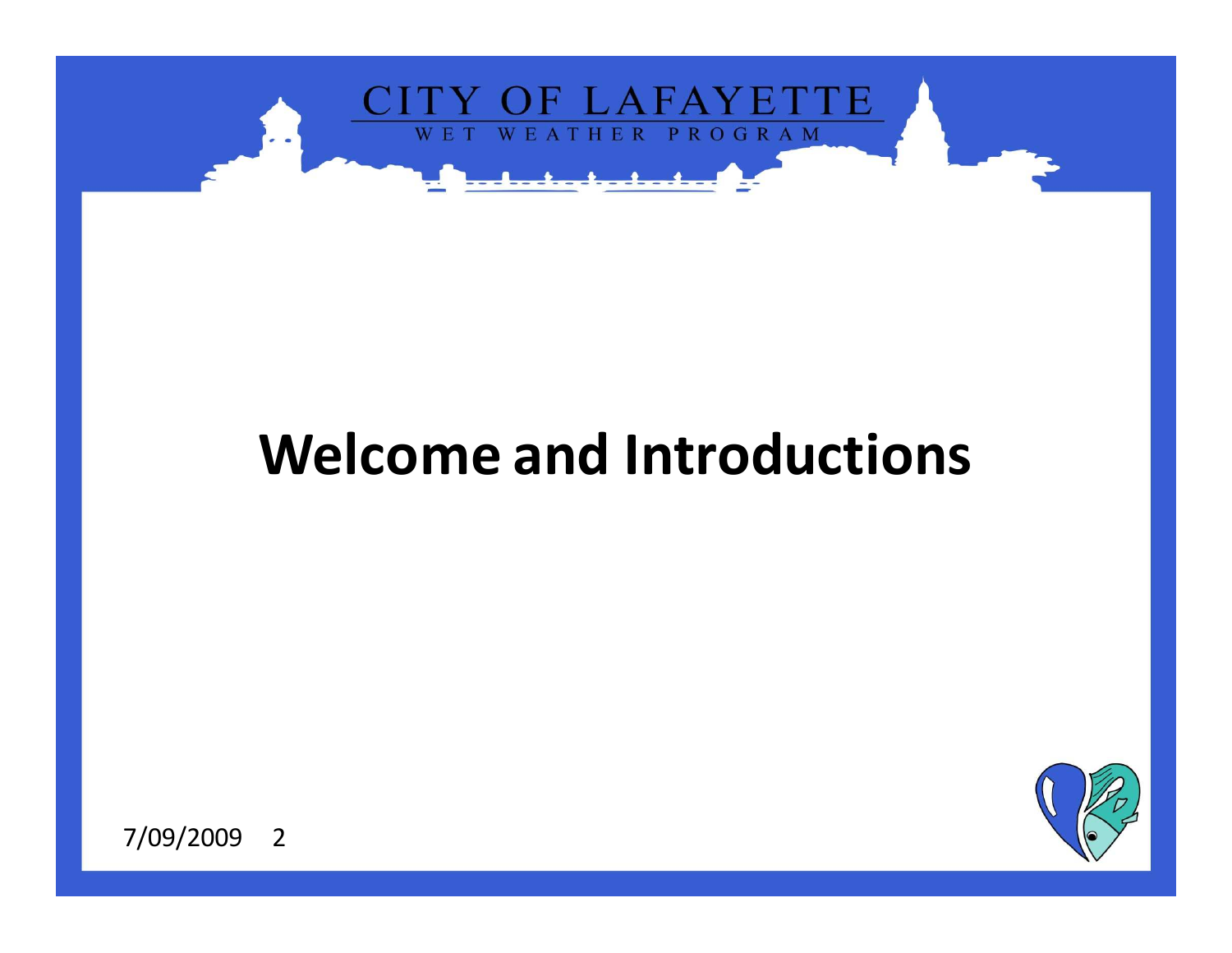

## **Today's Agenda**

- Overview of Best Management Practices What exactly is a BMP, anyway?
- How BMPs Can Impact Storm Water User Fees
- •BMPs and Public Education

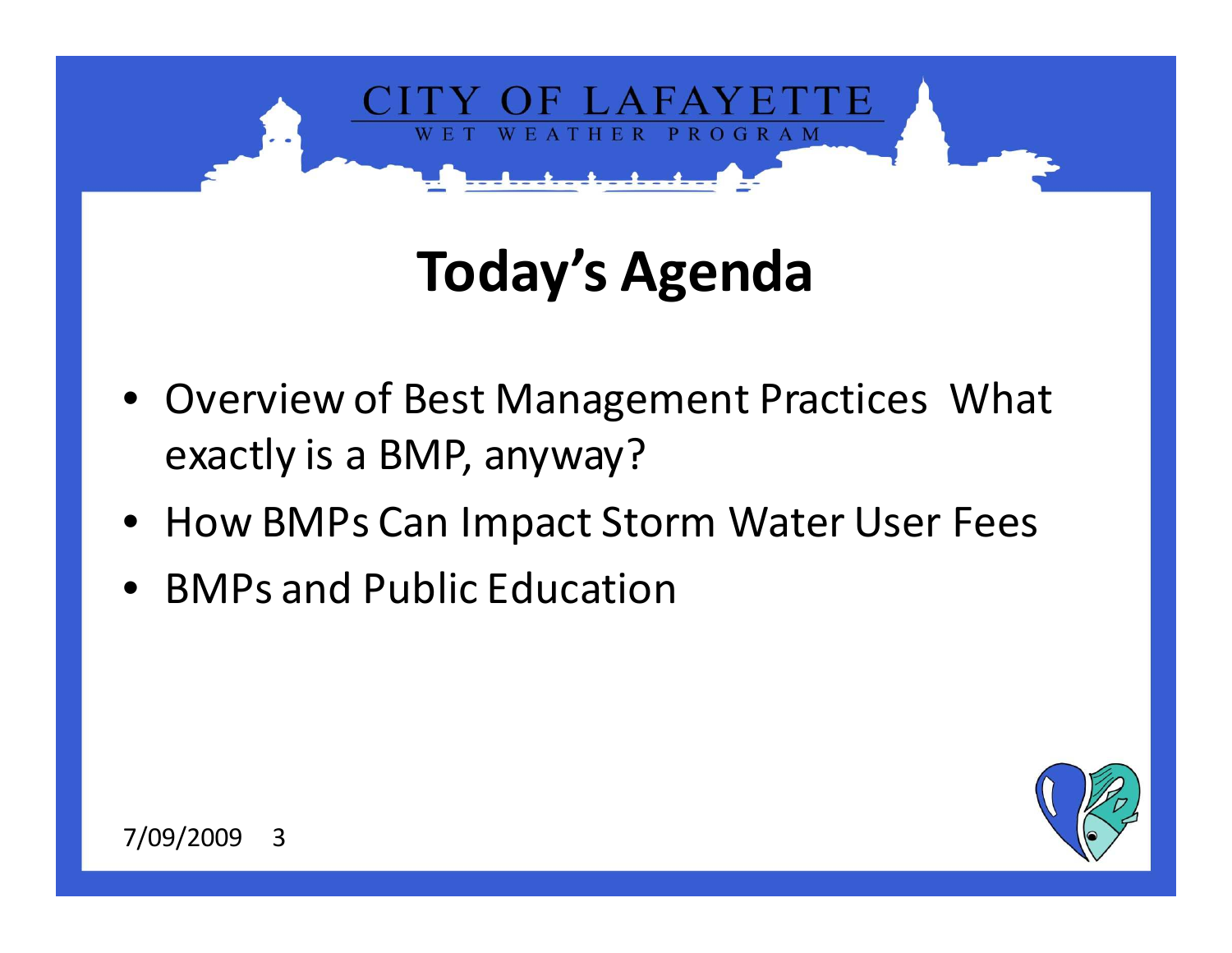

# **What is a Best Management Practice ?**



*IT'S NOT JUST A POND!*

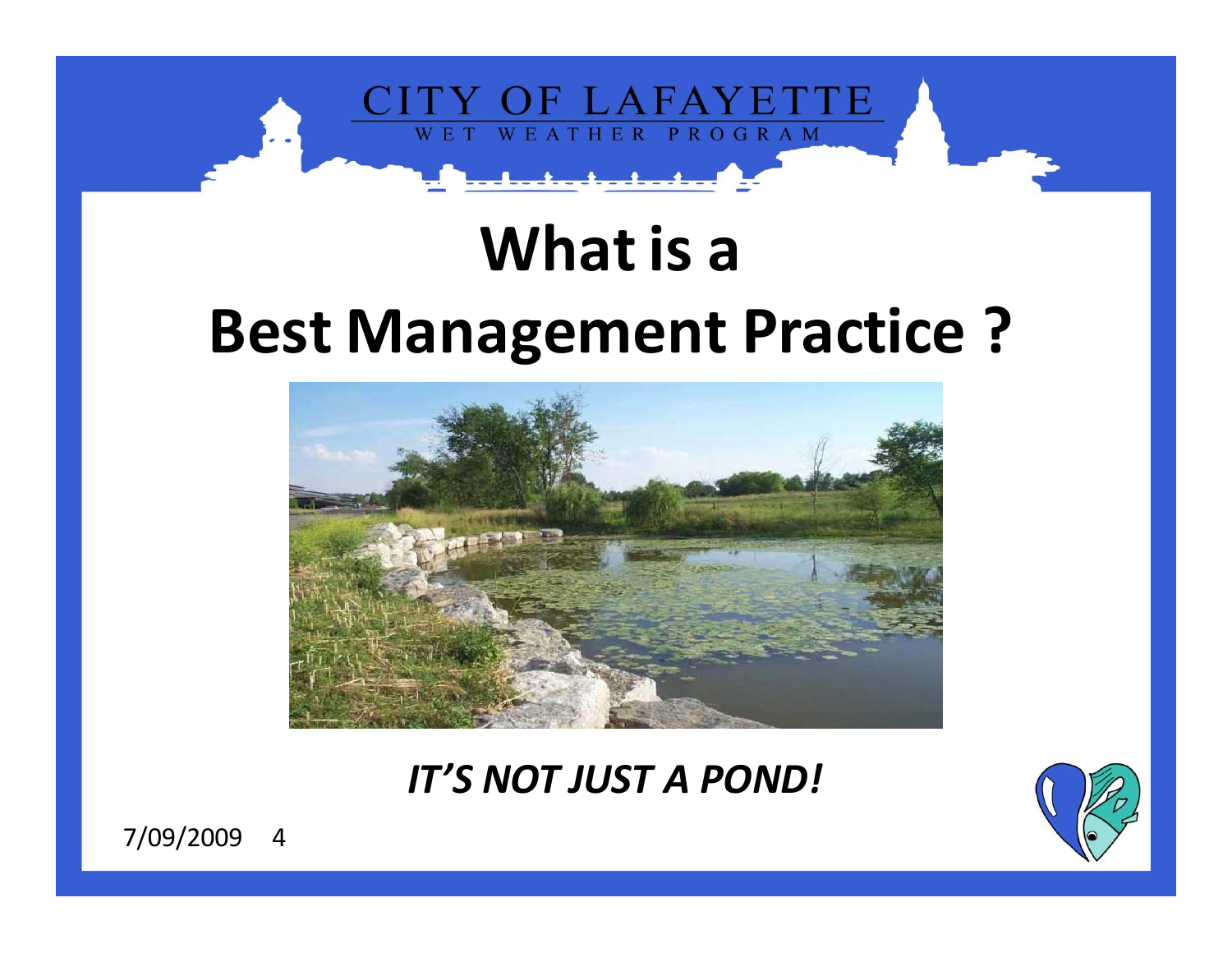#### **Per the Indiana National Pollutant Discharge Elimination System (NPDES) General Rule, a BMP**

**ROGRAM** 

"…is any structural or nonstructural control measure utilized to improve the quality and, as appropriate, reduce the quantity of storm water runoff. The term includes schedules of activities, prohibitions of practice, treatment requirements, operation and maintenance procedures, use of containment facilities, land use planning, policy techniques, and other management practices."

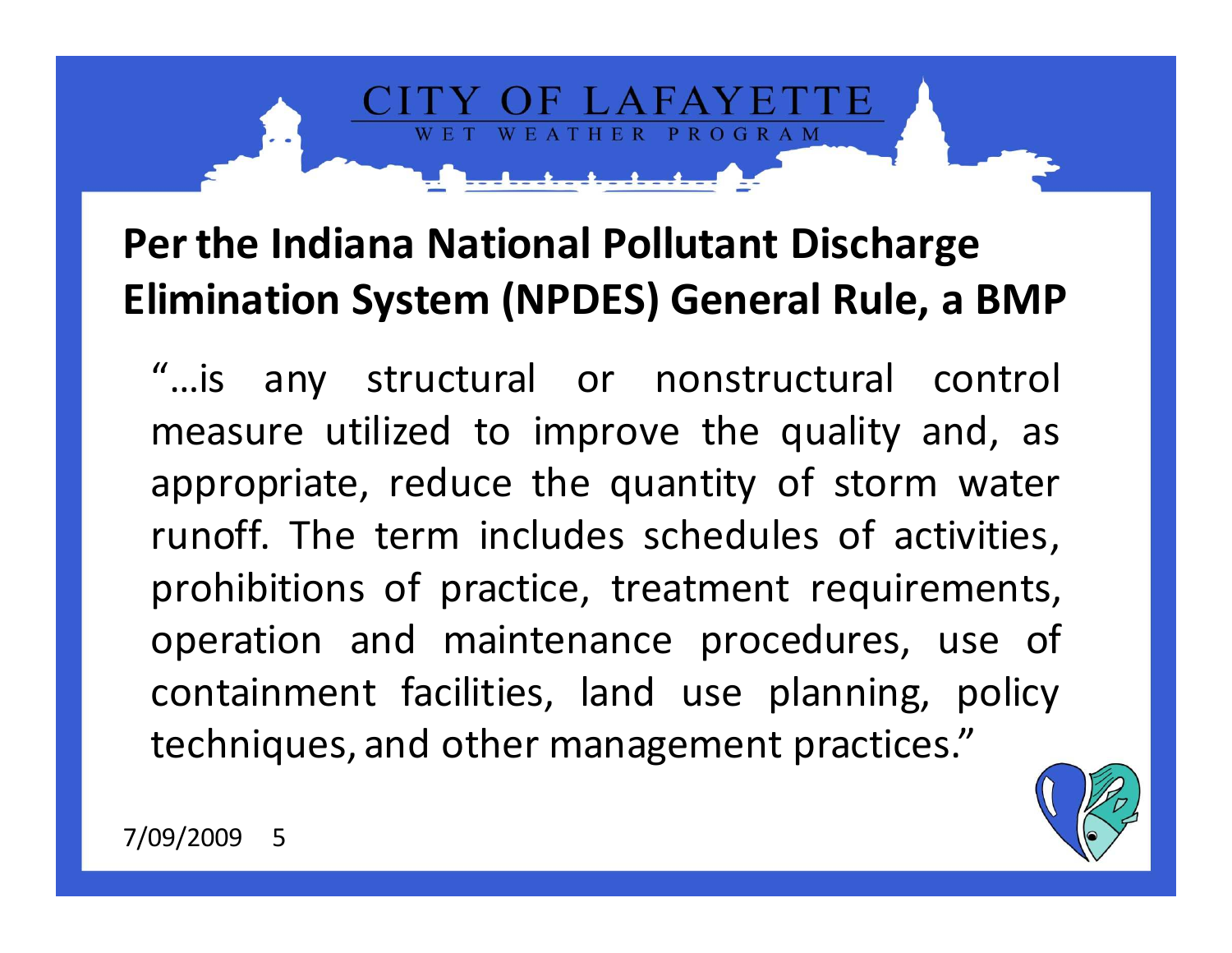## **Best Management Practices**

THER PROGRAM

- • **Structural:** Physical structure that reduces or eliminates stormwater pollutants in runoff
- • **Examples:**
	- o Detention ponds/basins
	- o Filter strips
	- o Manufactured structures
	- o Dry wells
	- o Pervious pavement
	- $\Omega$ Infiltration swales
	- oBio-Retention
	- o Rain Gardens



•**Conservation BMPs**

o Rain Barrels

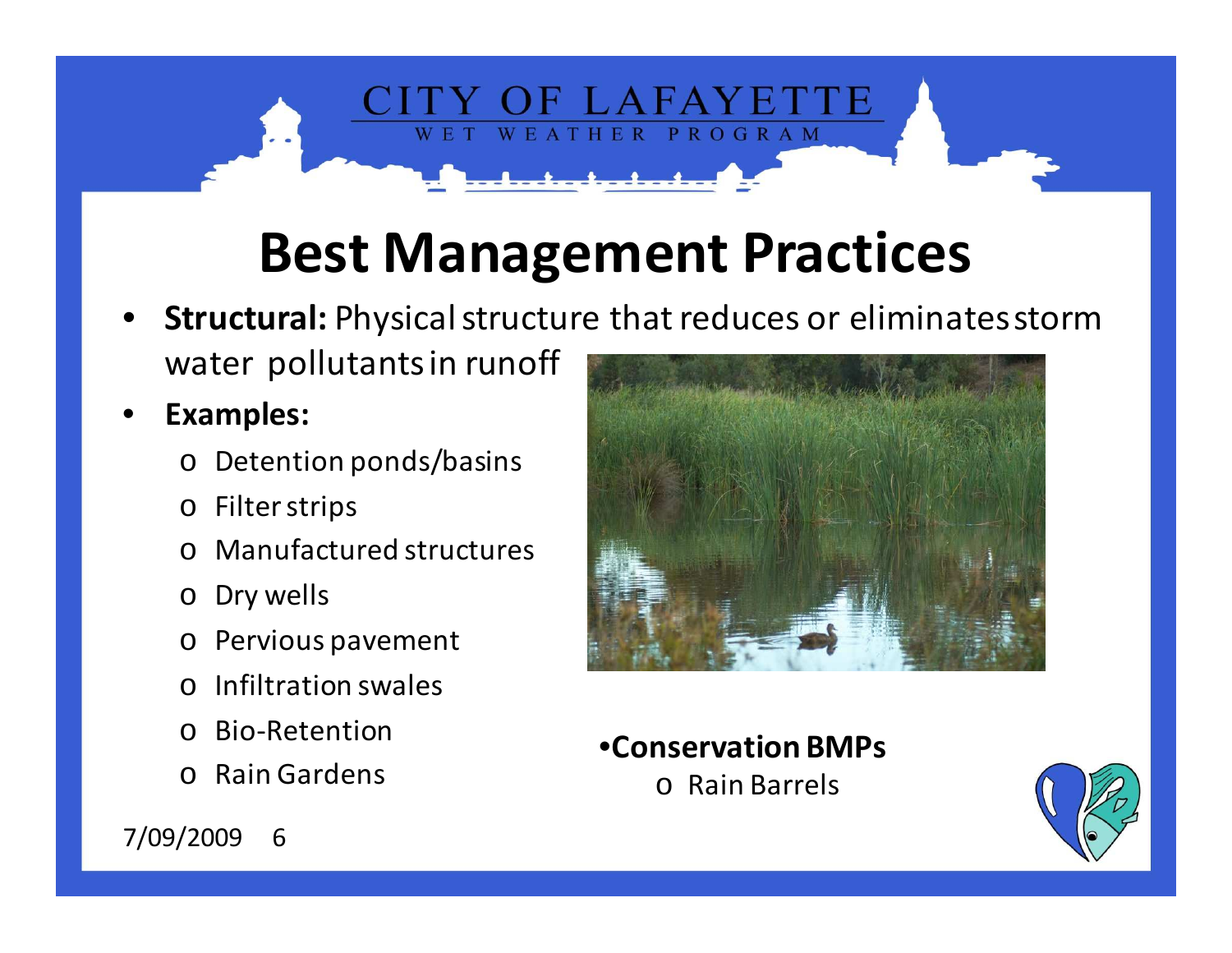

#### **Structural BMPs**

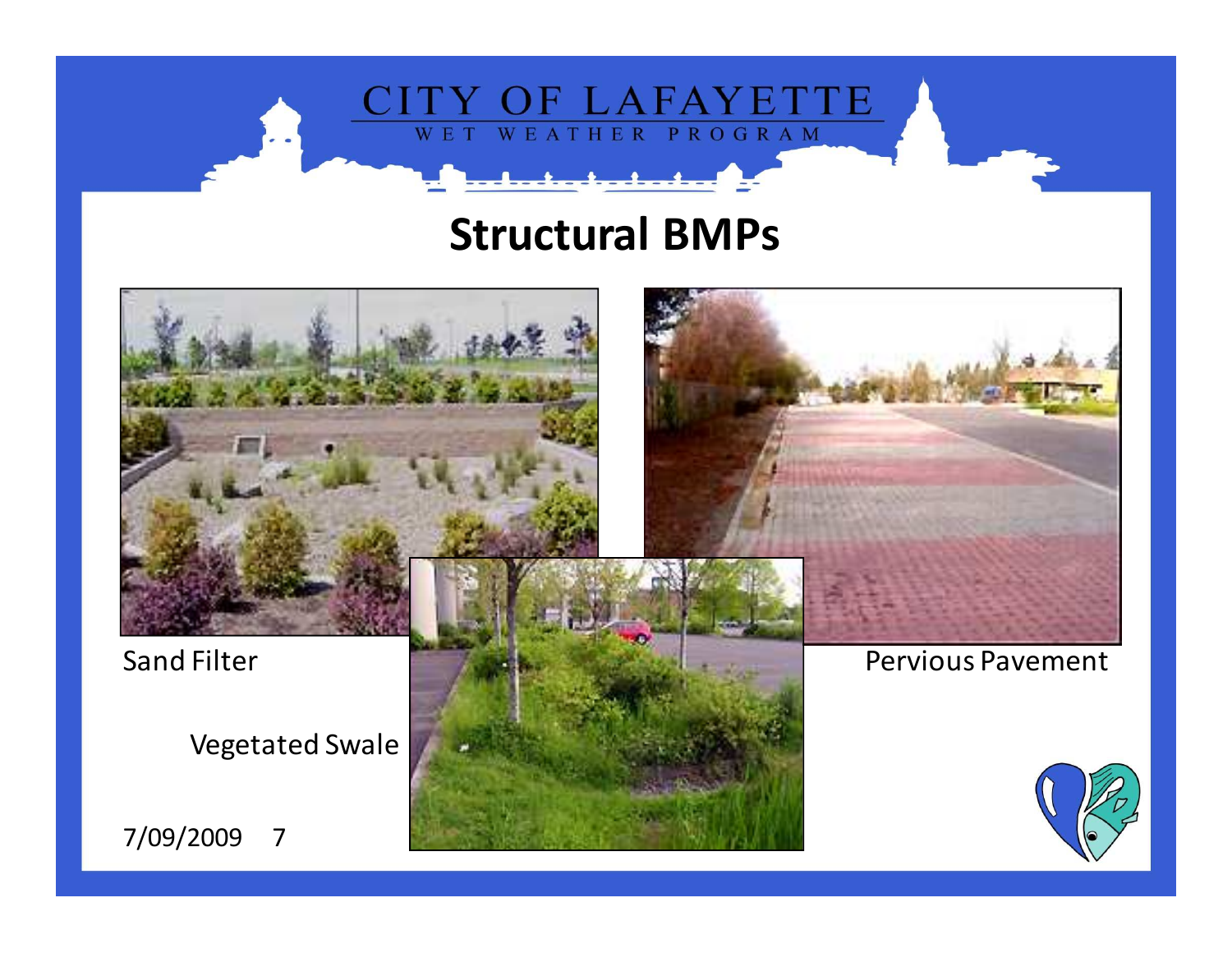## **Construction Site BMPs**

 $LAFA$ 

ATHER PROGRAM

- • Eliminate sediment and construction waste that can enter storm water runoff
- • Examples: Silt fence, ditch checks
- • Who regulates these?
	- MS4s: Ordinance & Permits (Rule 13)
	- Non-MS4s: Rule 5



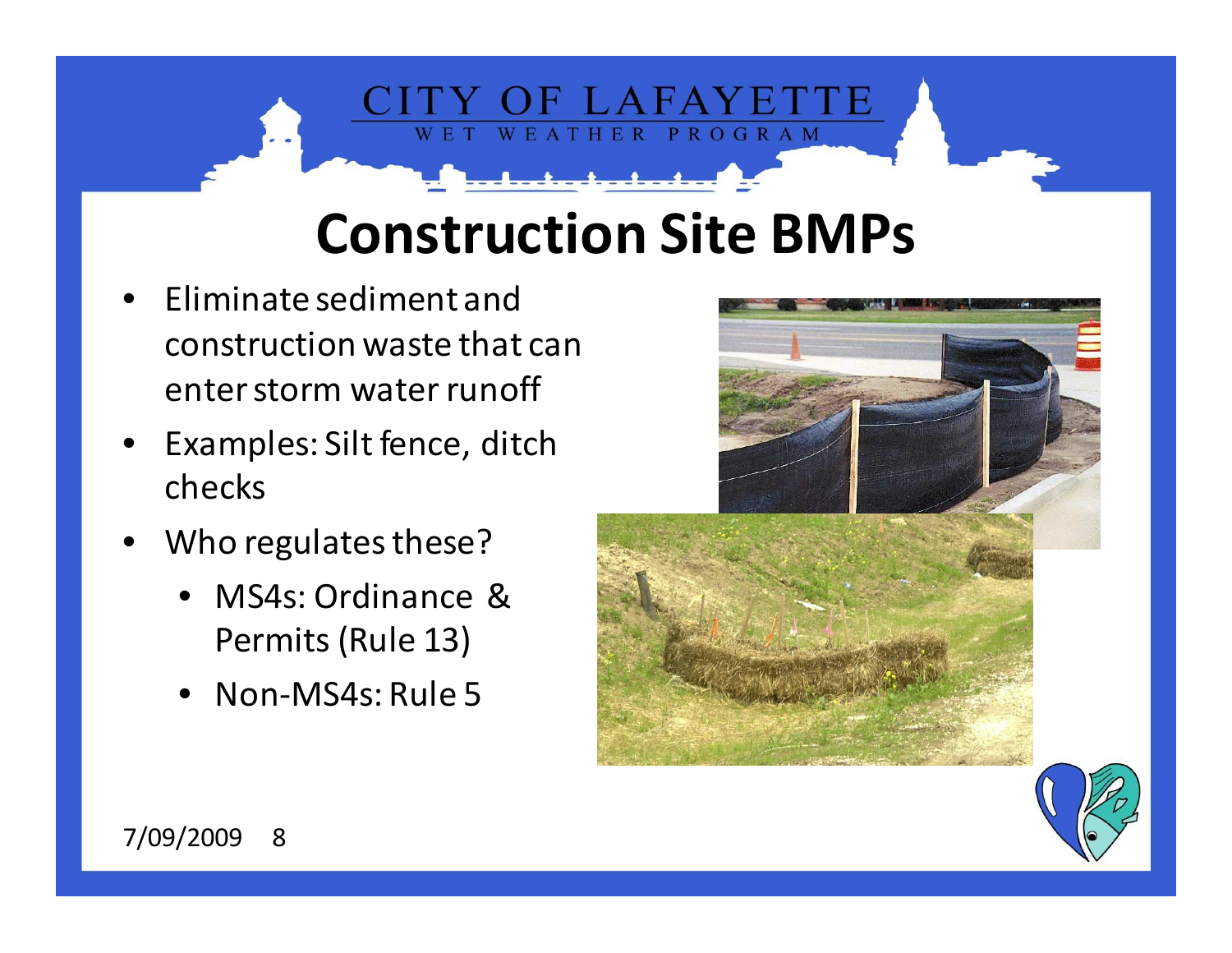## **Post-construction BMPs**

 $LAFA$ 

THER PROGRAM



- • Continue to treat storm water once construction is complete and site is stabilized
- • Examples: Rain gardens, sand filters
- • Who regulates these?
	- MS4: Ordinance & Permits (Rule 13)
	- Non-MS4s: Rule 5

![](_page_8_Picture_7.jpeg)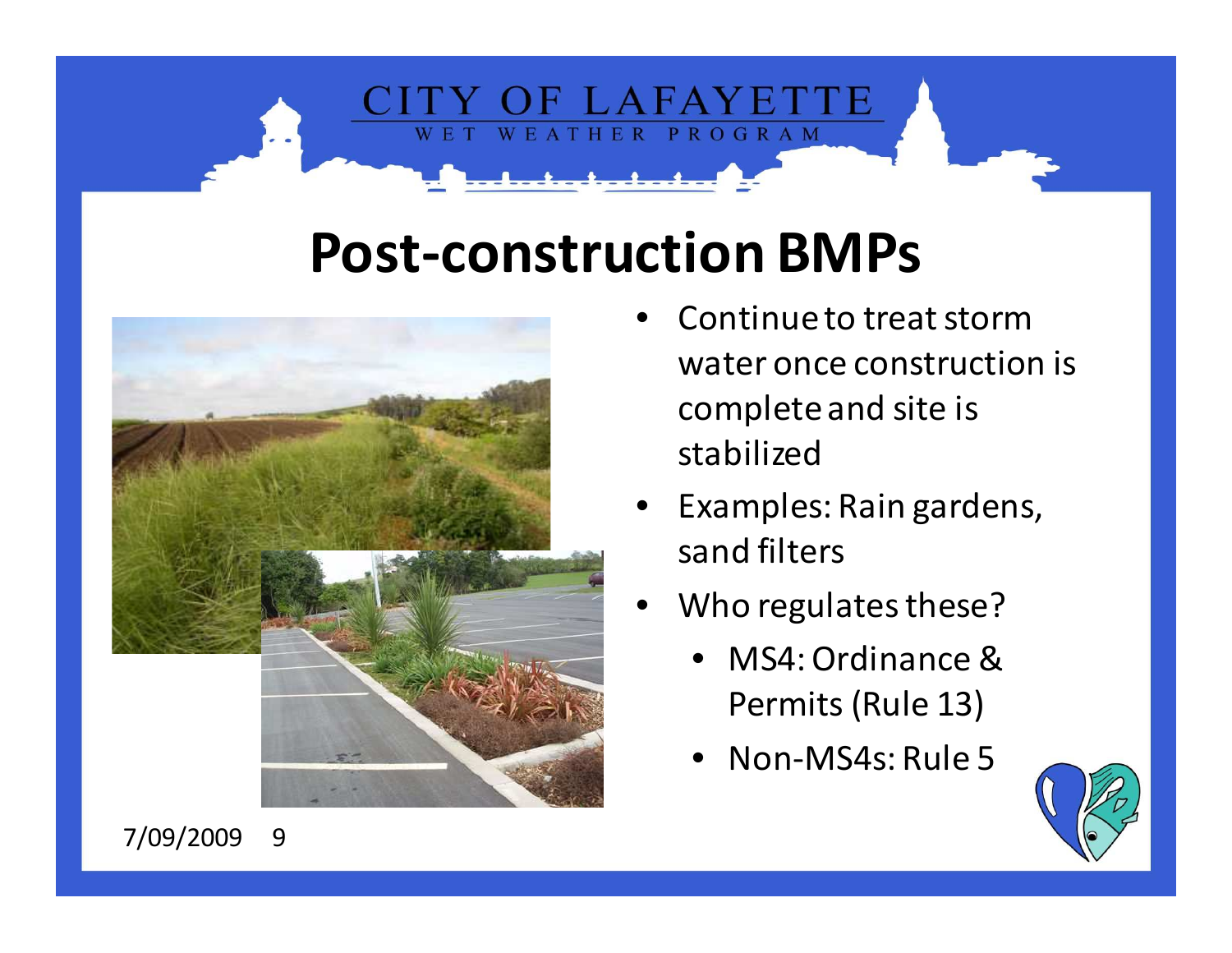## **Post-construction BMP Guidelines**

**ROGRAM** 

- Lafayette has adopted the Tippecanoe County Stormwater Standards and the following criteria…
	- o Must meet 80 percent Total Suspended Solids (TSS) Removal Rate
	- o Low to medium maintenance of BMP
	- o A combination of preapproved BMPs is permitted to meet the 80% removal rate
	- o "Innovative" BMPs must be certified by a Professional Engineer and approved by the Tippecanoe County Drainage Board

![](_page_9_Picture_6.jpeg)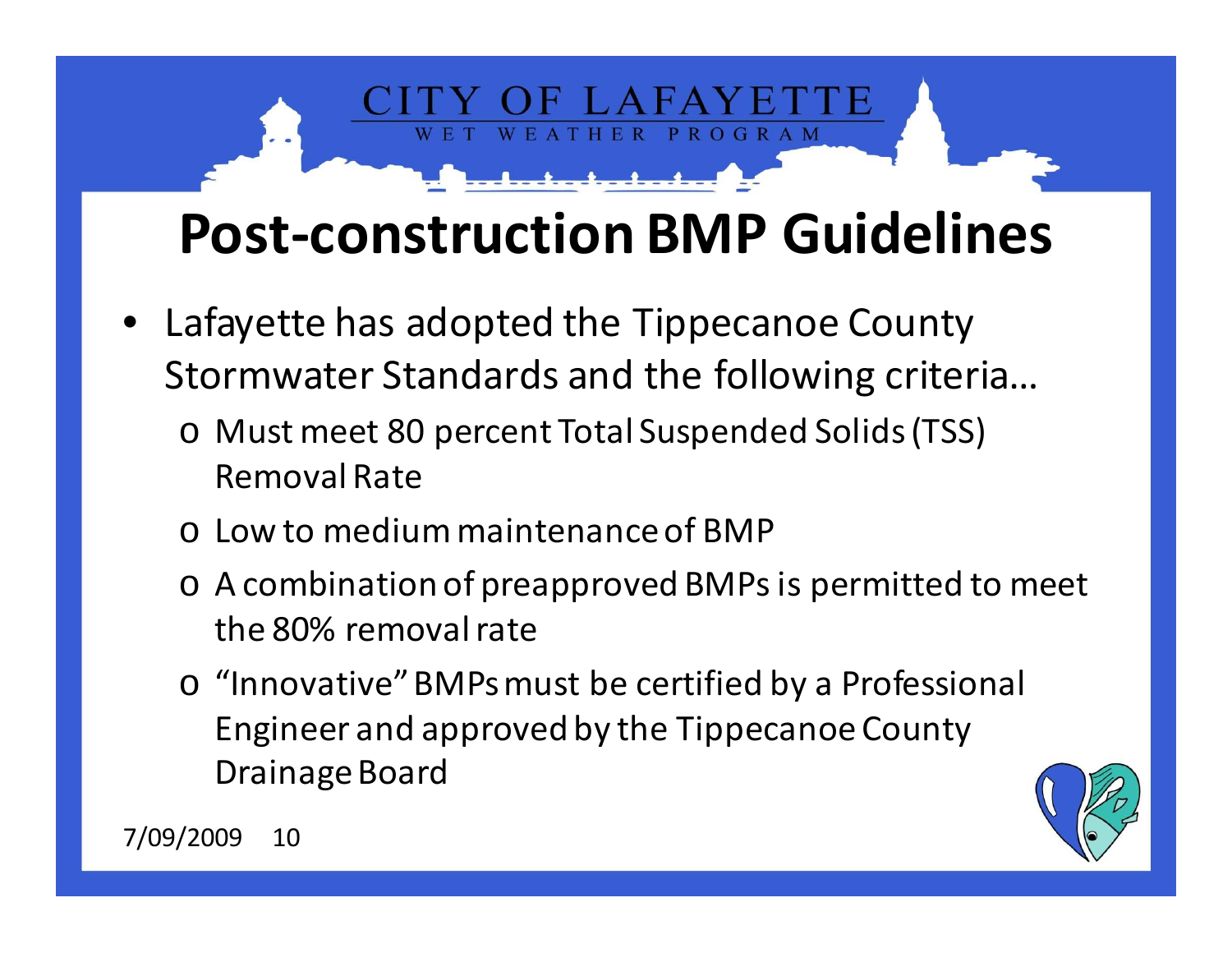![](_page_10_Picture_0.jpeg)

#### **Table 8-1: Preapproved Post-Construction BMPs**

| <b>BMP Description</b>              | <b>Anticipated Average %</b><br><b>TSS Removal Rate</b> |
|-------------------------------------|---------------------------------------------------------|
| Bioretention <sup>A</sup>           | 75                                                      |
| <b>Constructed Wetland</b>          | 65                                                      |
| Underground detention               |                                                         |
| Extended Dry Detention <sup>B</sup> | 72                                                      |
| Infiltration Basin <sup>A</sup>     |                                                         |
| Infiltration Trench <sup>A</sup>    | 87                                                      |
| Media Filtration - Underground Sand | 80                                                      |
| Media Filtration - Surface Sand     | 83                                                      |
| Storm Drain Insert <sup>D</sup>     | ΝA                                                      |
| <b>Filter Strip</b>                 | 48                                                      |
| Vegetated Swale                     | 60                                                      |
| Wet Detention                       | 72                                                      |

Α. Based on capture of 0.5-inch of runoff volume as best available data. Effectiveness directly related to captured runoff volume, increasing with larger capture volumes. Β.

- Test results are for three types of ponds: extended wet detention, wet pond and extended dry detention
- C. NA may indicate that the BMP is not applicable for the pollutant, but may also indicate that the information is simply Not Available. Independent testing should be provided, rather than the manufacturer's testing data.
- D. Must provide vendor data for removal rates. Ε.
	- Removal rates are dependent on proper installation and maintenance.

![](_page_10_Picture_8.jpeg)

7/09/2009 <sup>11</sup>Table 8-1: Chapter 8 of the Tippecanoe County Stormwater Technical Standards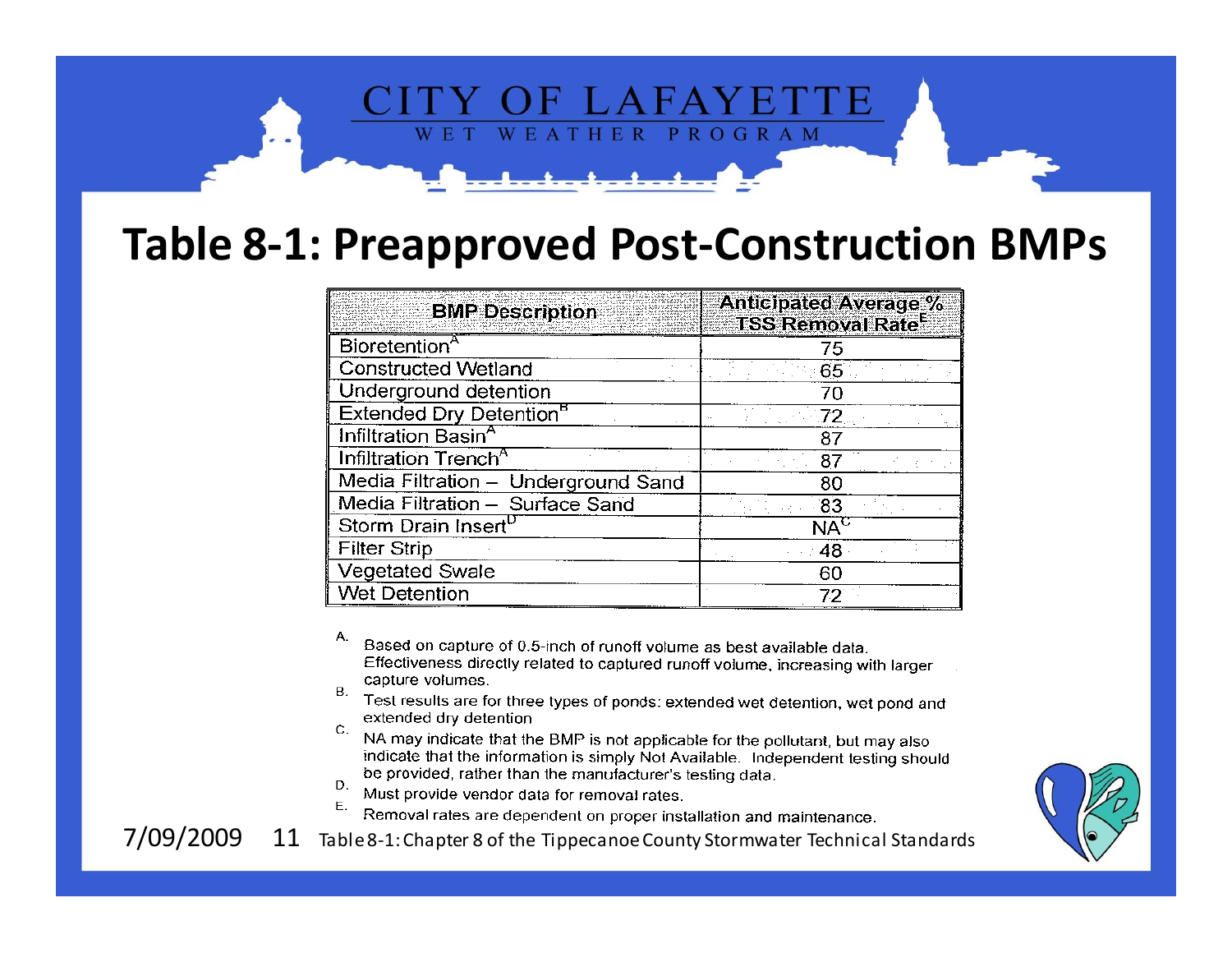## **Non-structural BMPs**

THER

• **Non-structural:** Nonphysical BMPs that help to reduce or eliminate pollutants in storm water runoff

![](_page_11_Picture_2.jpeg)

•**Examples:** 

PROGRAM

- o Storm water-related ordinances
- o Preventive maintenance to infrastructure
- o Routine cleaning (ie. Street Sweeping)
- o Public education and outreach
- o Facility Inspections

![](_page_11_Picture_9.jpeg)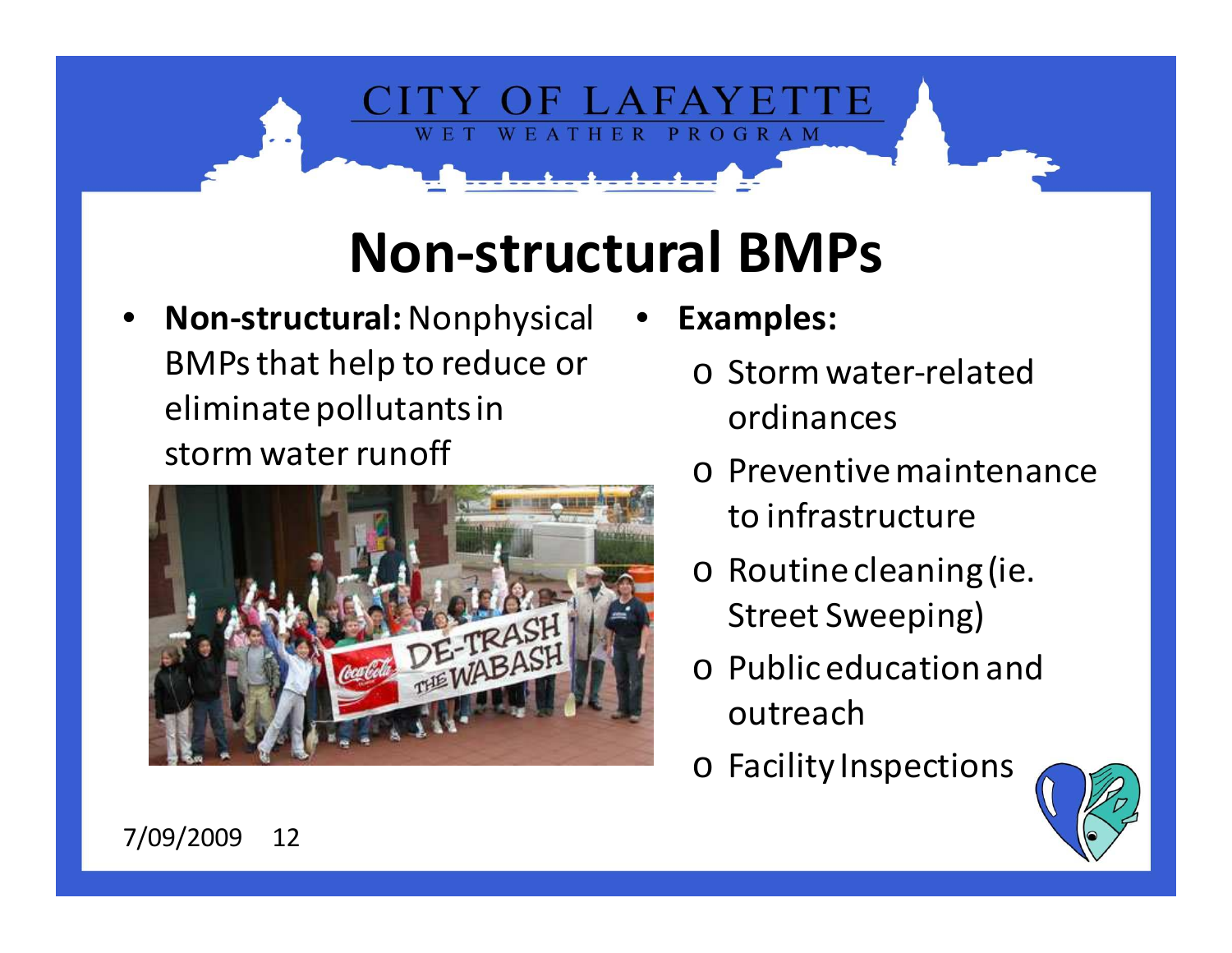## **Non-structural BMP Guidelines**

**ROGRAM** 

- Adapt BMPs to what will "work" in Lafayette. A BMP in New York may not be suitable for Lafayette.
- At a minimum, meet legal requirements for public notices.

![](_page_12_Picture_3.jpeg)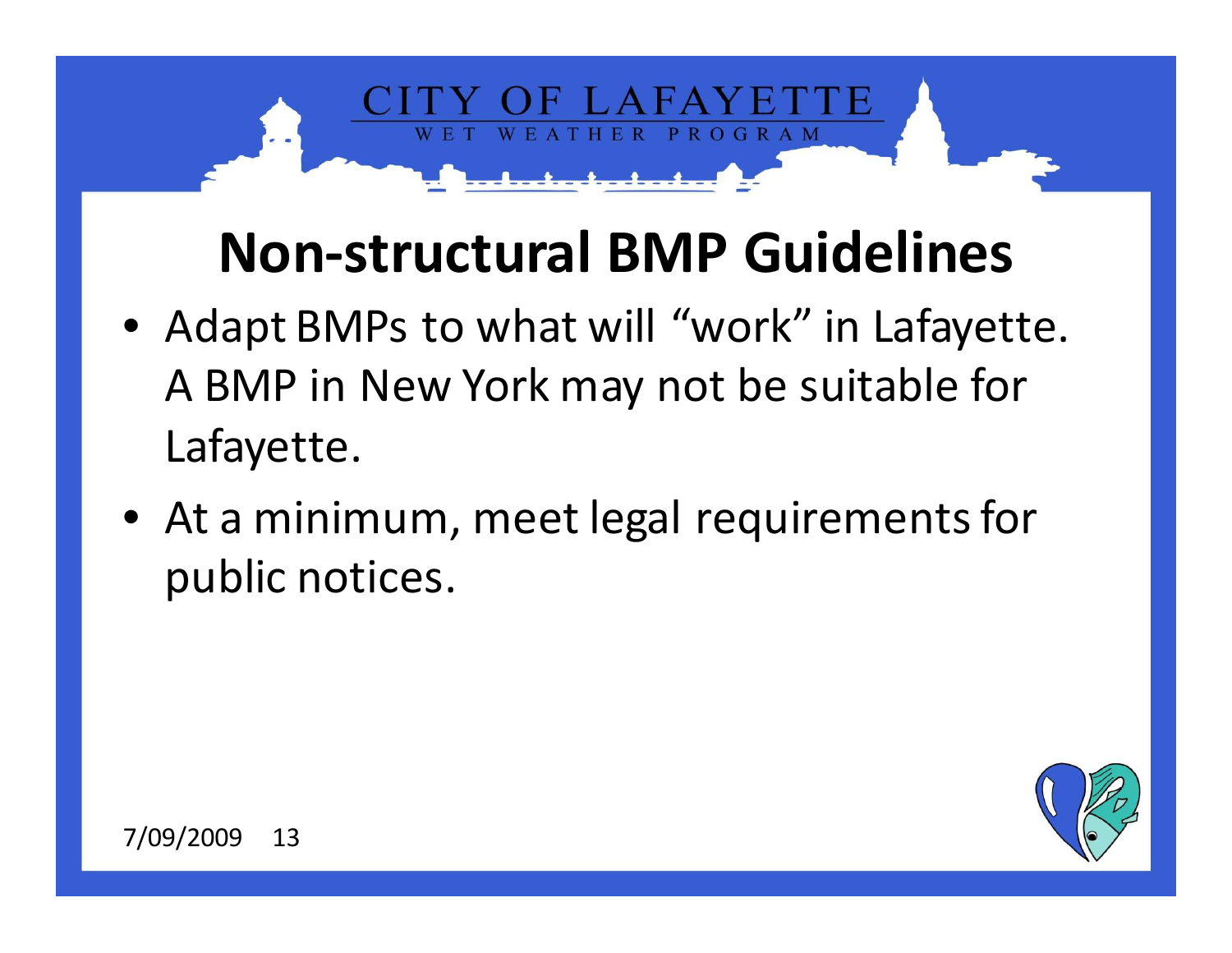![](_page_13_Picture_0.jpeg)

#### **Non-structural BMPs**

![](_page_13_Picture_2.jpeg)

Street sweeping

7/09/2009 <sup>14</sup>

![](_page_13_Picture_5.jpeg)

Sewer overflow notifications and reporting CSOs

![](_page_13_Picture_7.jpeg)

Sewer televising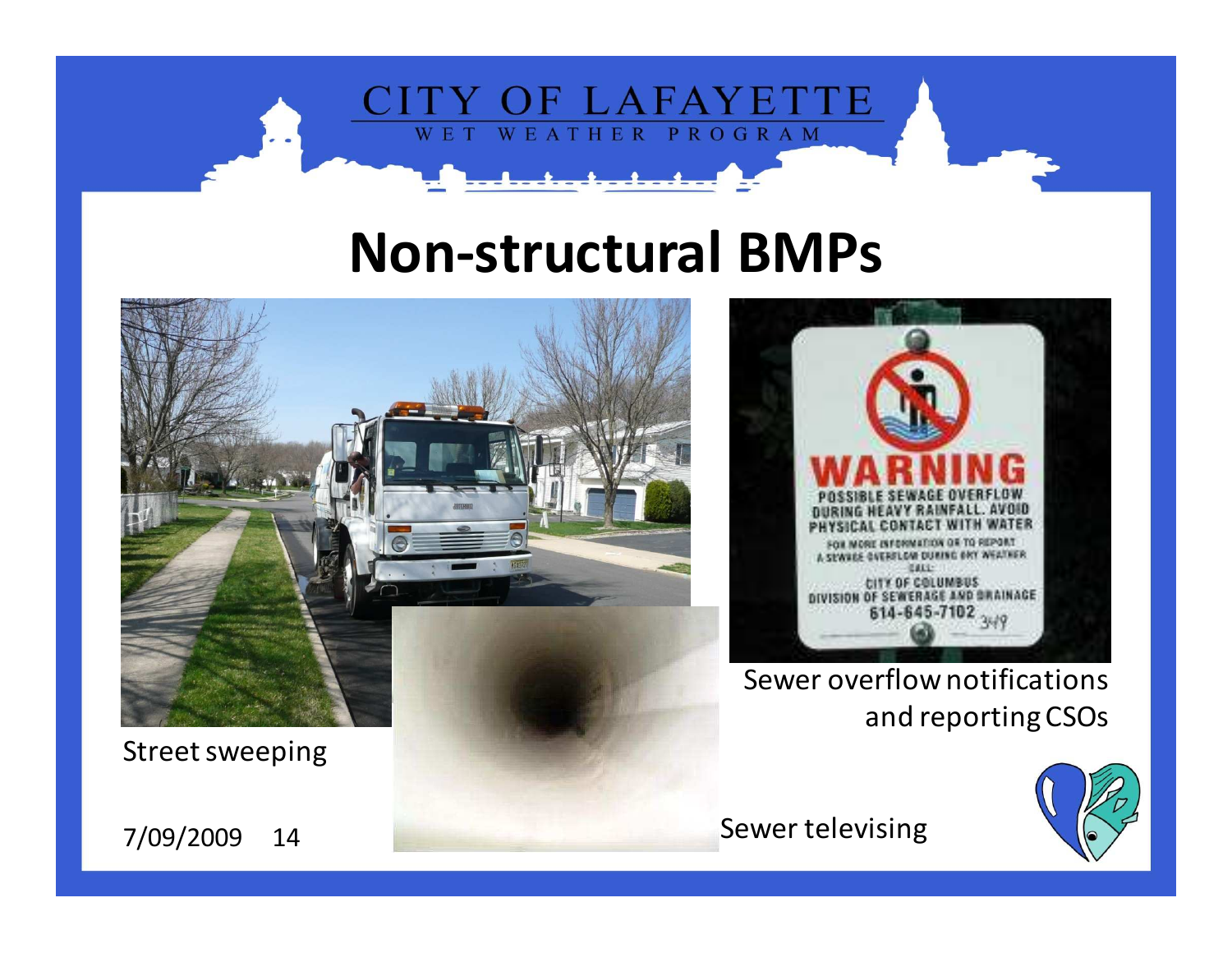## **Summary**

**ROGRAM** 

- Use structural and non-structural BMPs in combination for best results
- Monitor the results of the programs and make adjustments as necessary
- Publicize positive results to build community support

![](_page_14_Picture_4.jpeg)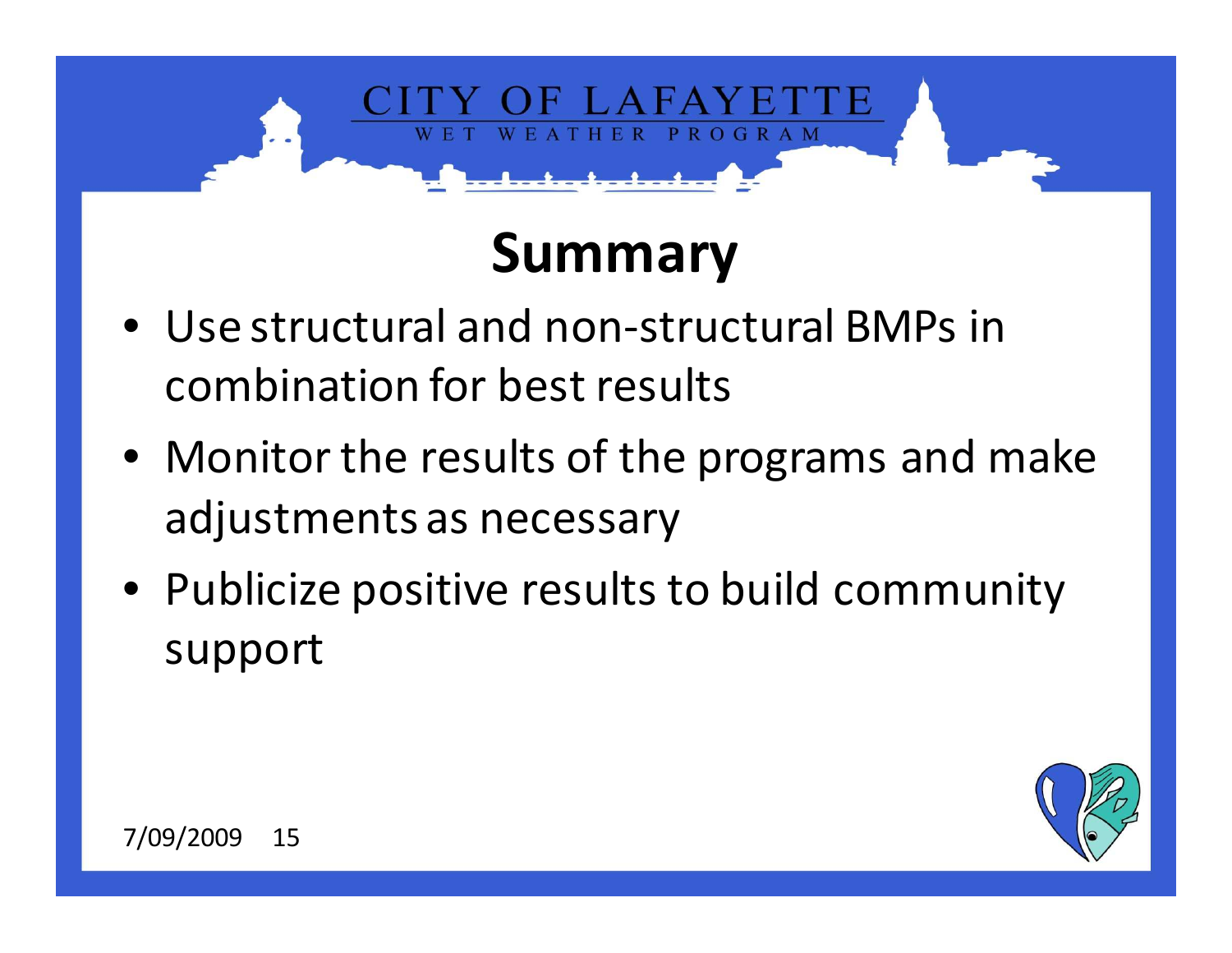![](_page_15_Picture_0.jpeg)

## **Questions or Comments?**

![](_page_15_Picture_2.jpeg)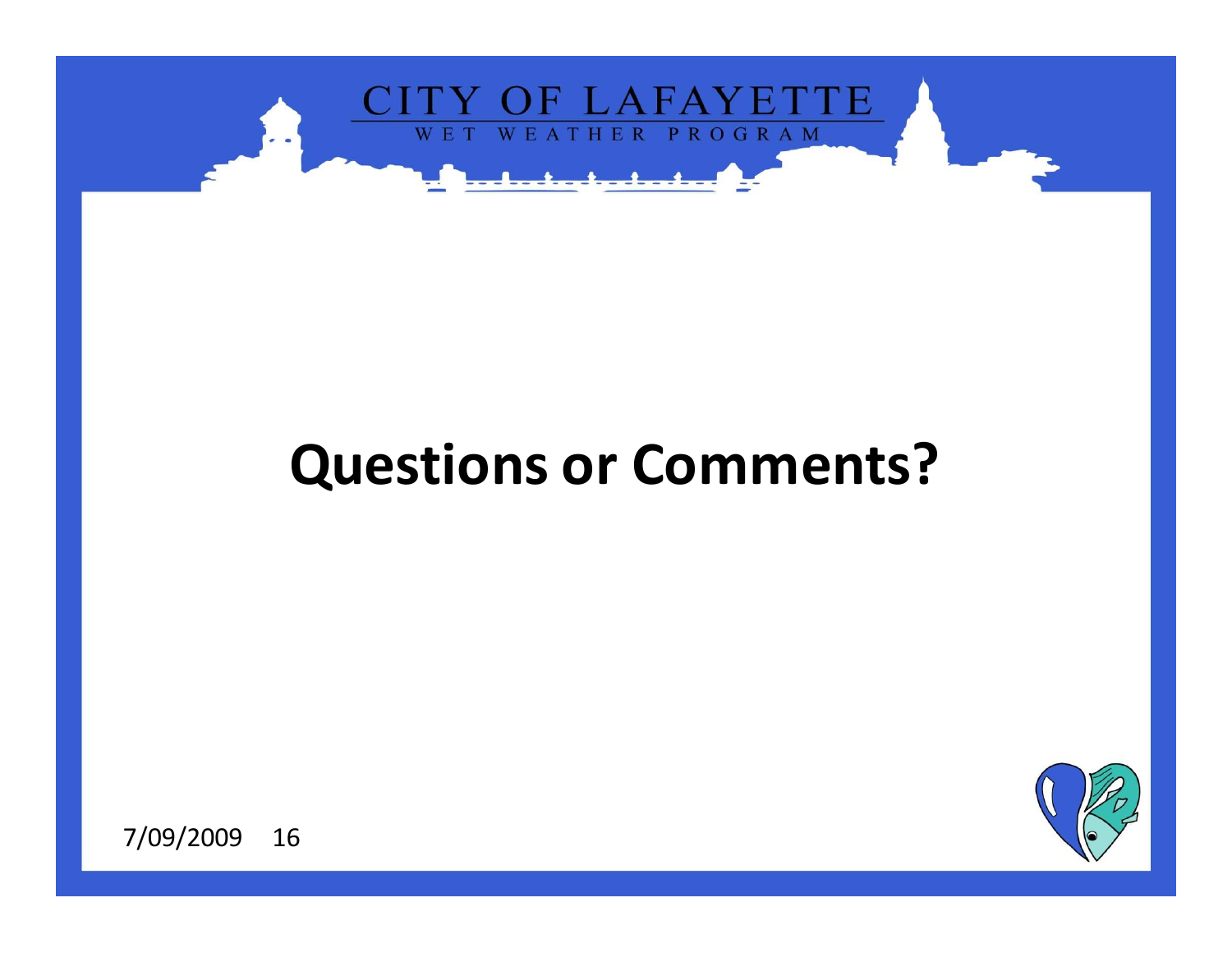![](_page_16_Picture_0.jpeg)

## **BMP Impacts to Storm Water User Fees**

![](_page_16_Picture_2.jpeg)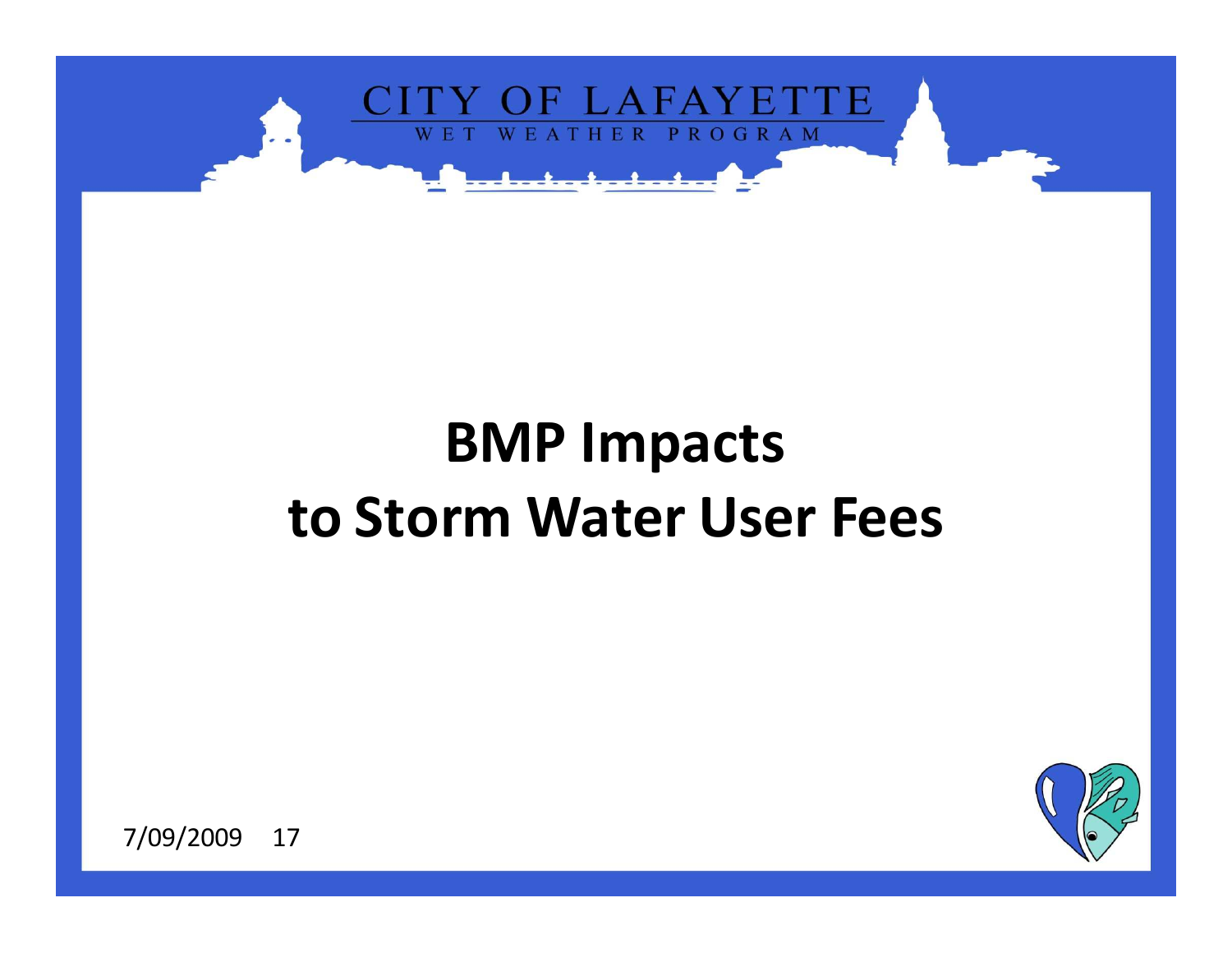![](_page_17_Picture_0.jpeg)

## **User Fee Summary**

- • Initial user fee to be based on Equivalent Residential Unit and Tippecanoe County Unified Zoning **Ordinance**
- • City to complete actual impervious surface measurements at a later date
	- o Residential Customers: Continue paying user fee based one Equivalent Residential Unit (3,200 s.f.)
	- o Non-Residential Customers: Opportunity to reduce storm water user fee with use of pervious surface area BMPs or minimization of impervious area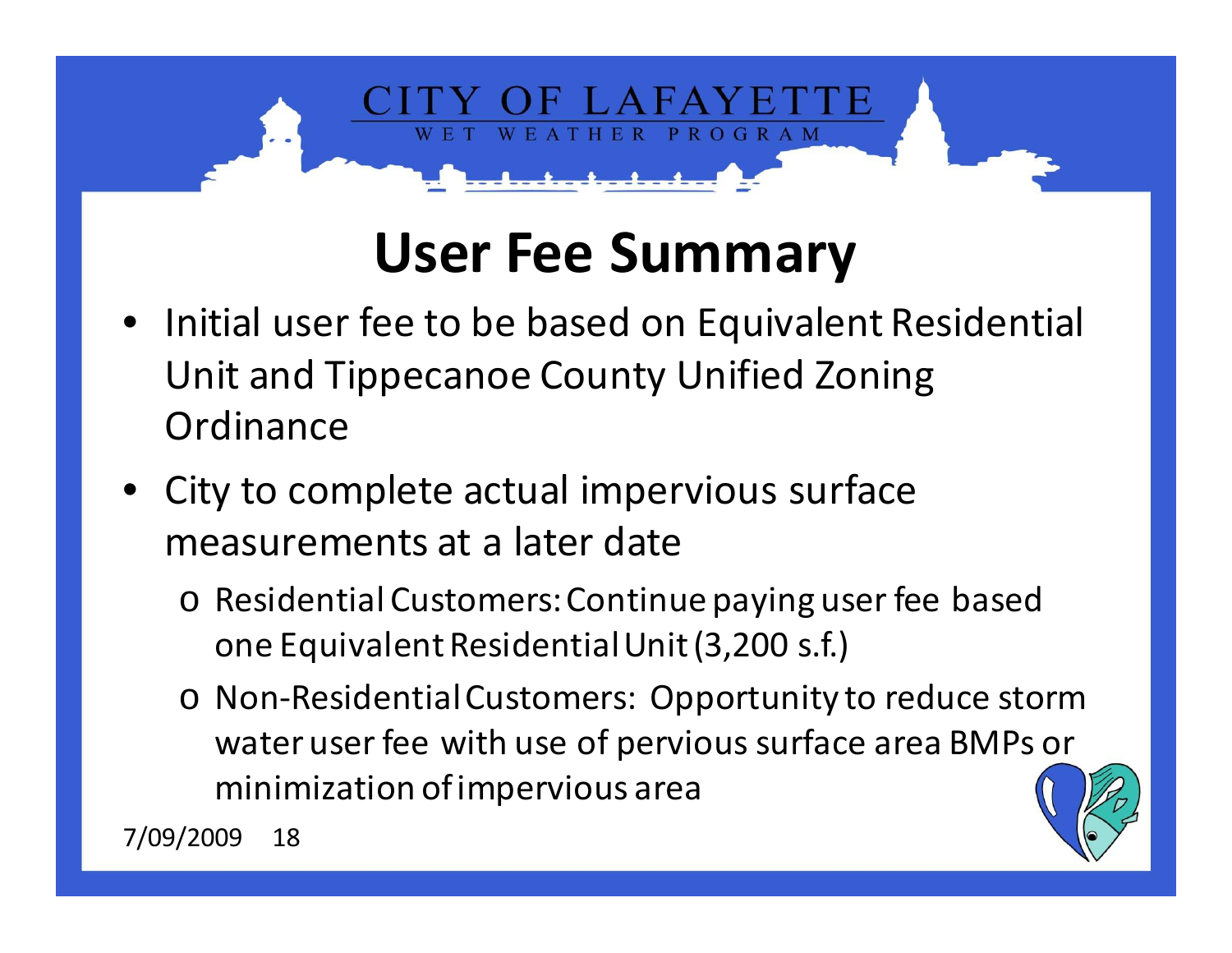![](_page_18_Picture_0.jpeg)

## **Example User Fee Calculation**

#### Sample Calculation (non-residential parcel):

Parcel Impervious Area

Equivalent Residential Unit (ERU)

425,000 Square Feet Impervious Area

3,200 Square Feet

**X**USER FEE

**X** USER FEE

![](_page_18_Picture_7.jpeg)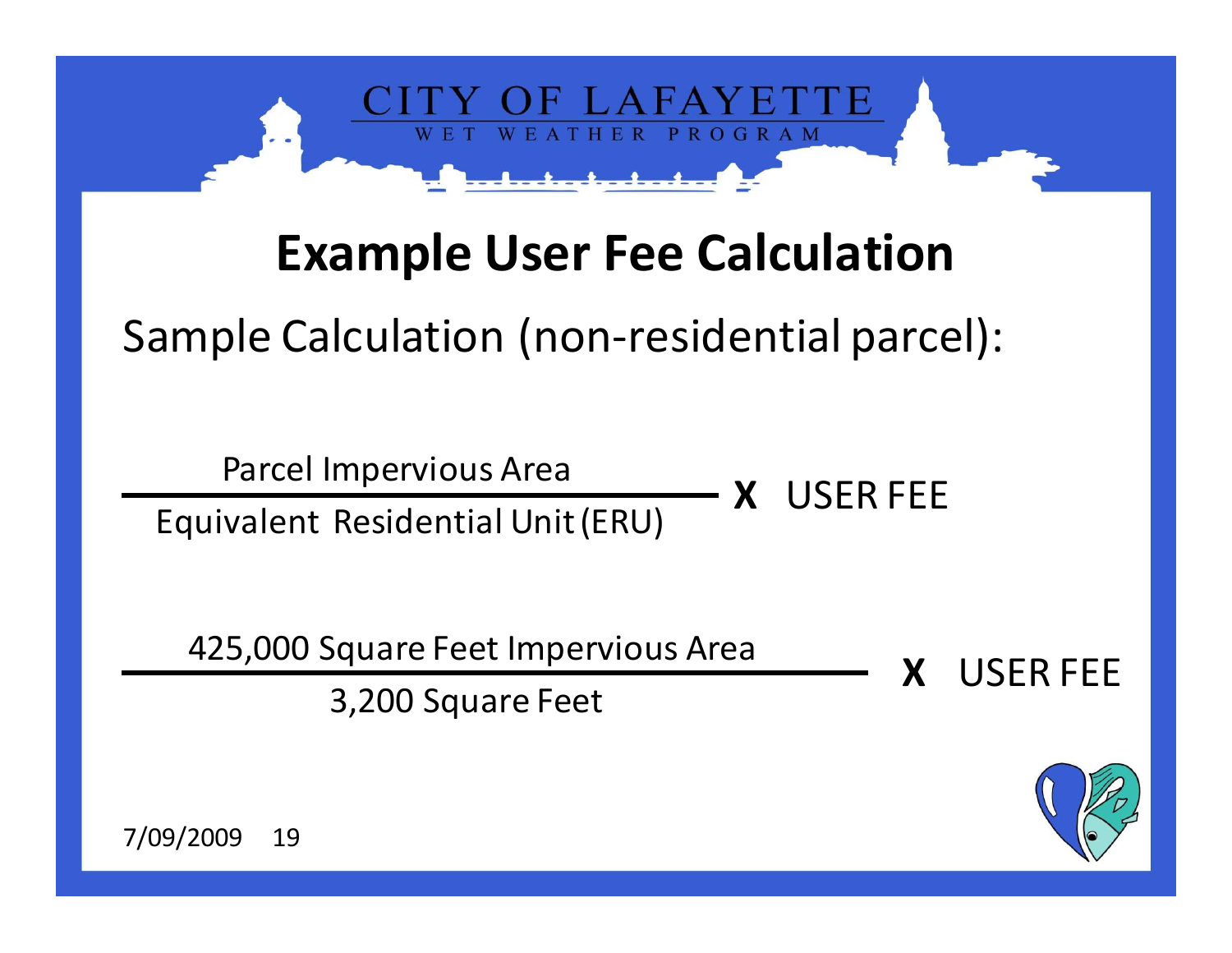## **User Fee Reduction**

- • **Opportunities to reduce impervious surface**
	- o Install structural BMPs: Pervious Pavements
	- o Reduce impervious surface, such as excess parking – do not overbuild

•**Benefits**

PROGRAM

- o Potential reduction in user fee due
- o Reduced storm water runoff impacting city drainage system
- o Improved storm water quality
- o Enhanced aesthetics of property

![](_page_19_Picture_9.jpeg)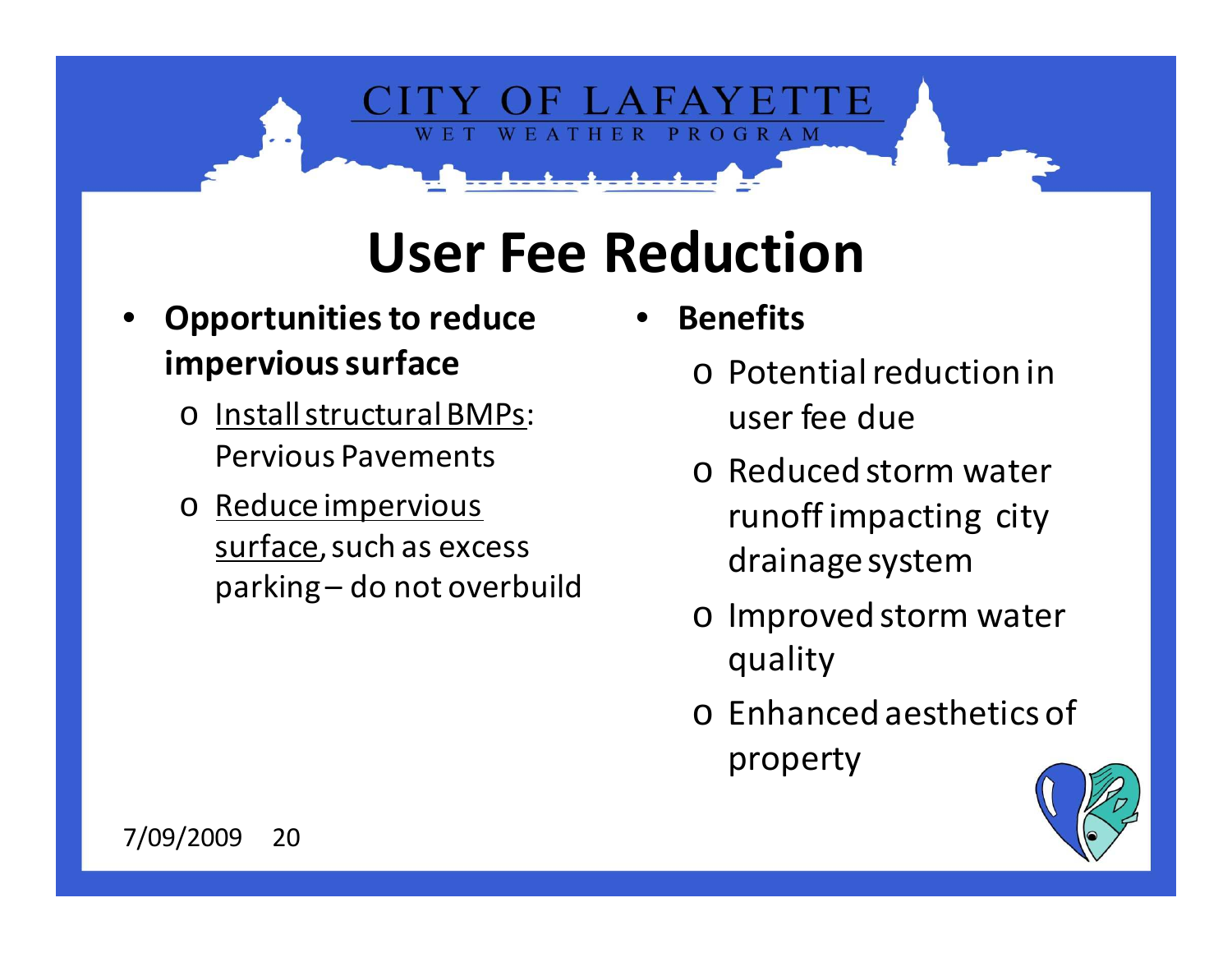![](_page_20_Picture_0.jpeg)

## **Questions or Comments?**

![](_page_20_Picture_2.jpeg)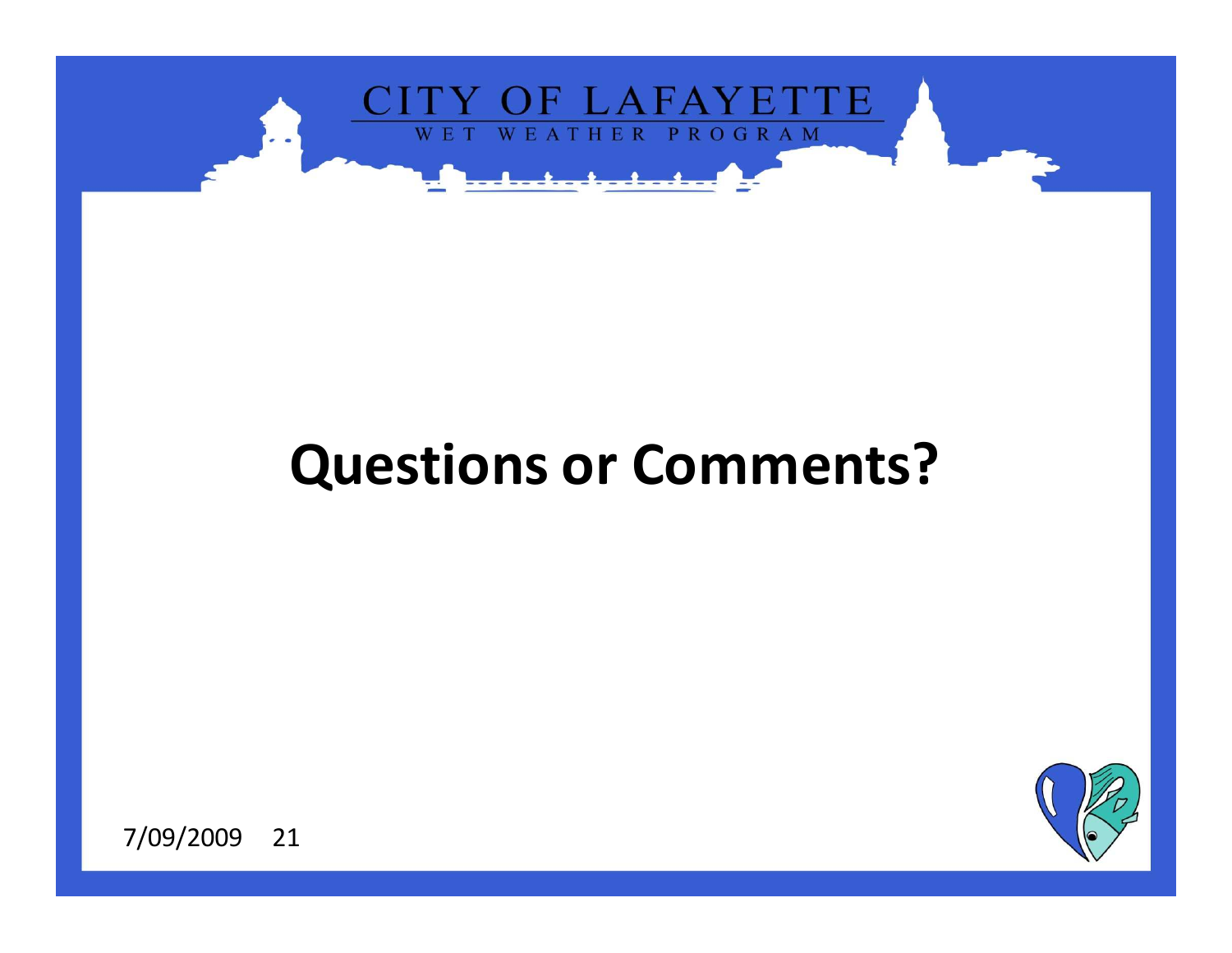![](_page_21_Picture_0.jpeg)

## **BMPs and Public Education**

![](_page_21_Picture_2.jpeg)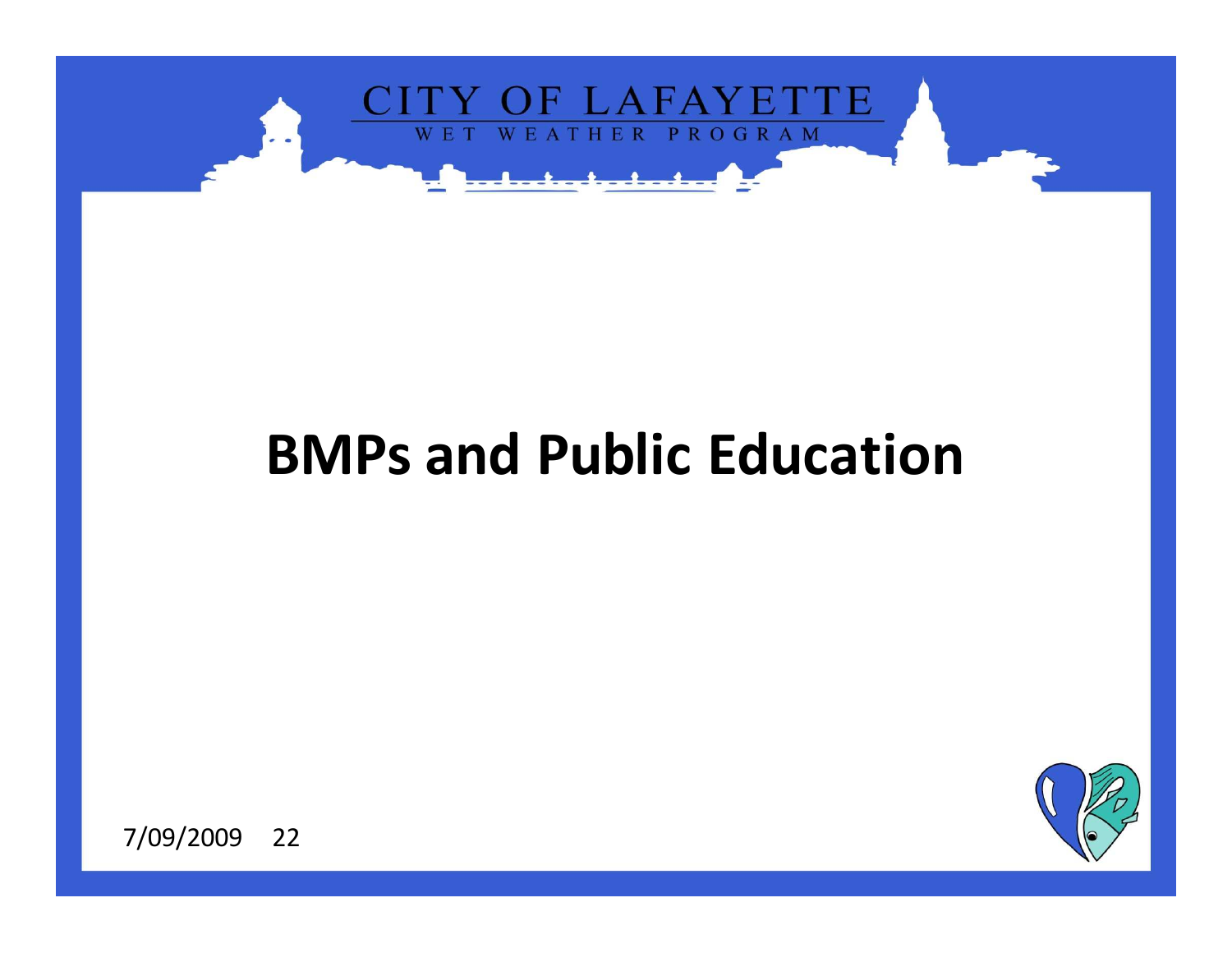## **Why Public Education and Outreach?**

OGRAM

- An informed and knowledgeable community is crucial to the success of a storm water management program.
- Public education and outreach generates:
	- o Greater support: Increased understanding of need for storm water program
	- o Increased compliance: Awareness of personal and corporate responsibilities in the community

![](_page_22_Picture_5.jpeg)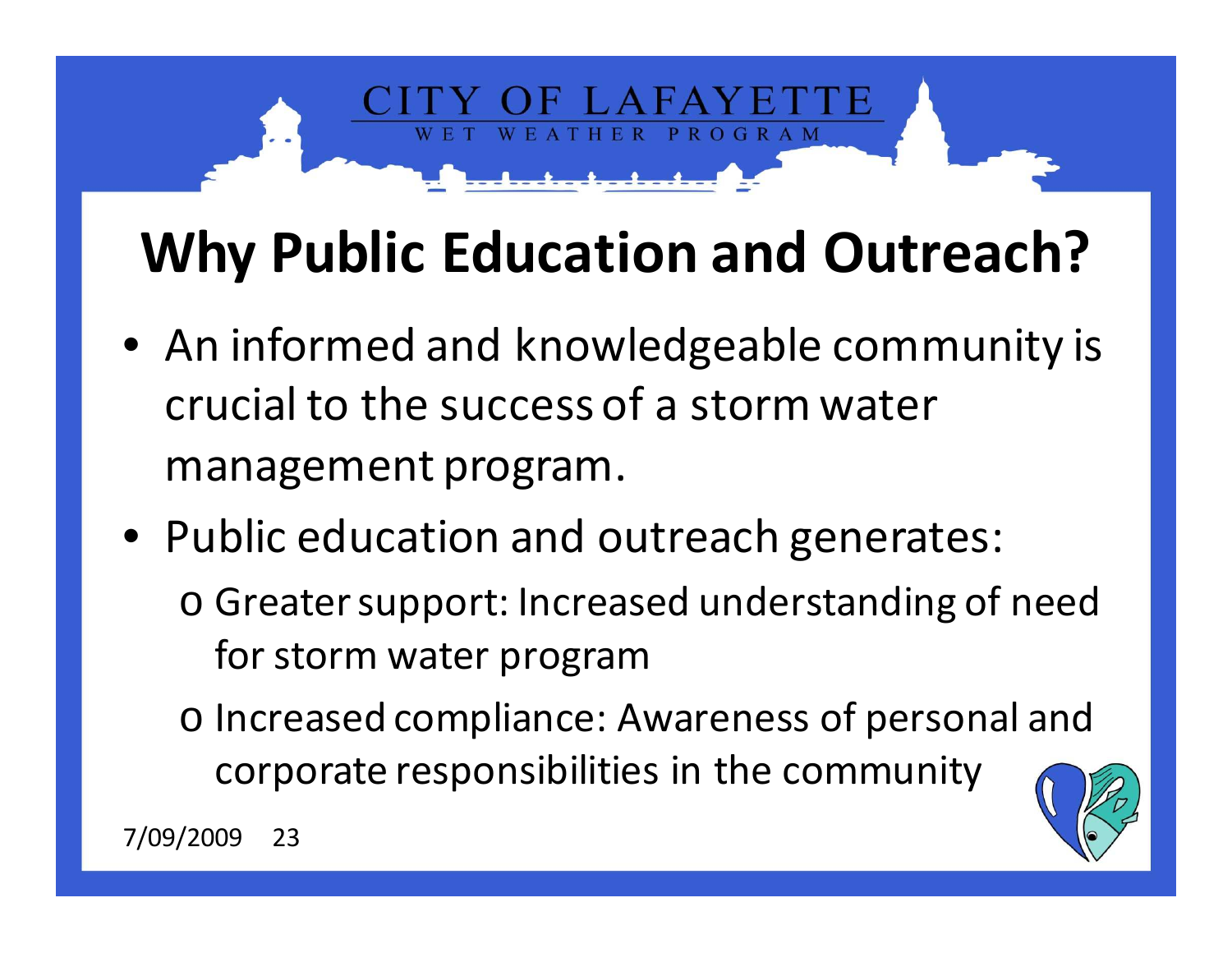## **Public Outreach and Permit Requirements**

OGRAM

• To satisfy this Minimum Control Measure, the operator of a regulated MS4 needs to:

"Implement a public education program to distribute educational materials to the community, or conduct equivalent outreach activities about theimpacts of storm water discharges on local water bodies and the steps that can be taken to reduce storm water pollution."

![](_page_23_Picture_3.jpeg)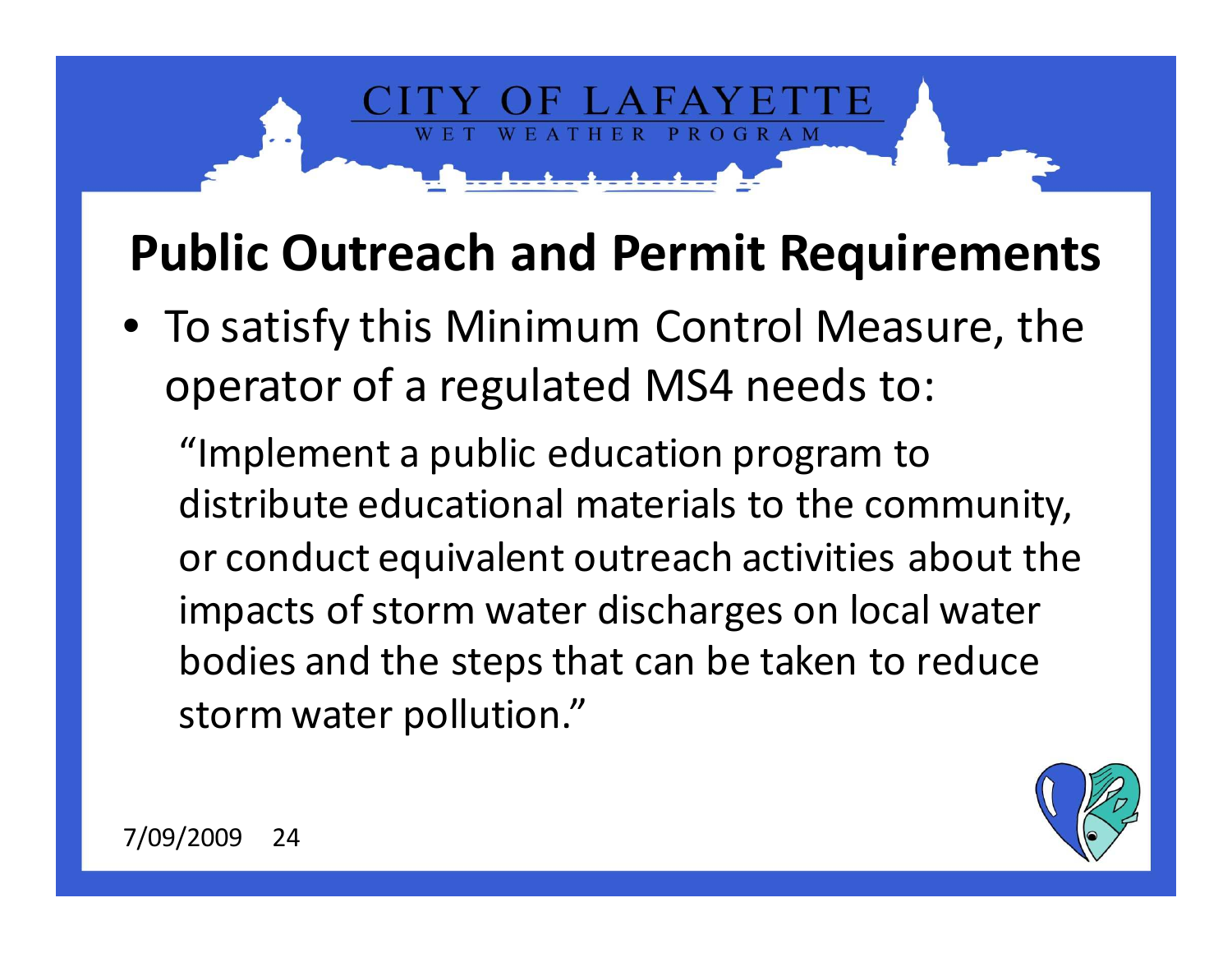## **Forming Partnerships**

**ROGRAM** 

- Other government agencies
	- o Code Compliance
	- o Parks and Recreation
	- o Soil and Water Conservation **District**
	- o Committees and commissions

![](_page_24_Picture_6.jpeg)

- Environmental and neighborhood groups
- Academia: Purdue University, Ivy Tech, public and private schools9/4/2009 <sup>25</sup>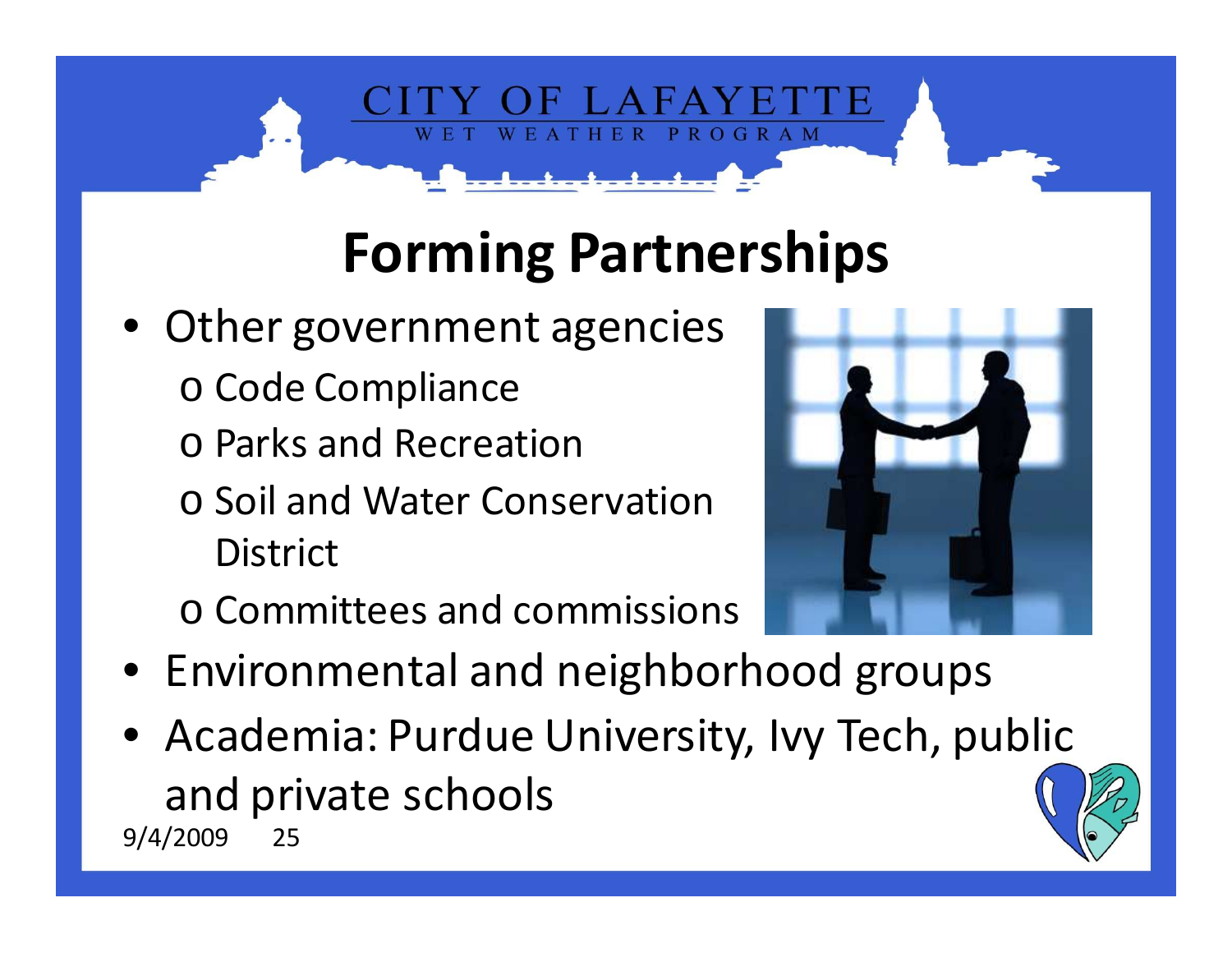## **Educational Materials and Strategies**

•

PROGRAM

- • Materials may include:
	- o Project signage
	- o Fact sheets
	- o News advisories/releases
	- o Presentations
	- o Web content
	- o Informative brochures
- • Strategies may include:
	- o Top customers outreach
	- o News conferences
- Strategies (continued): o Community workshops (Rain gardens, rain barrel program)
	- o Programs: Storm drain marking; improper storm water connection program; fats, oils and grease disposal
	- o Youth education
	- o Event participation

![](_page_25_Picture_15.jpeg)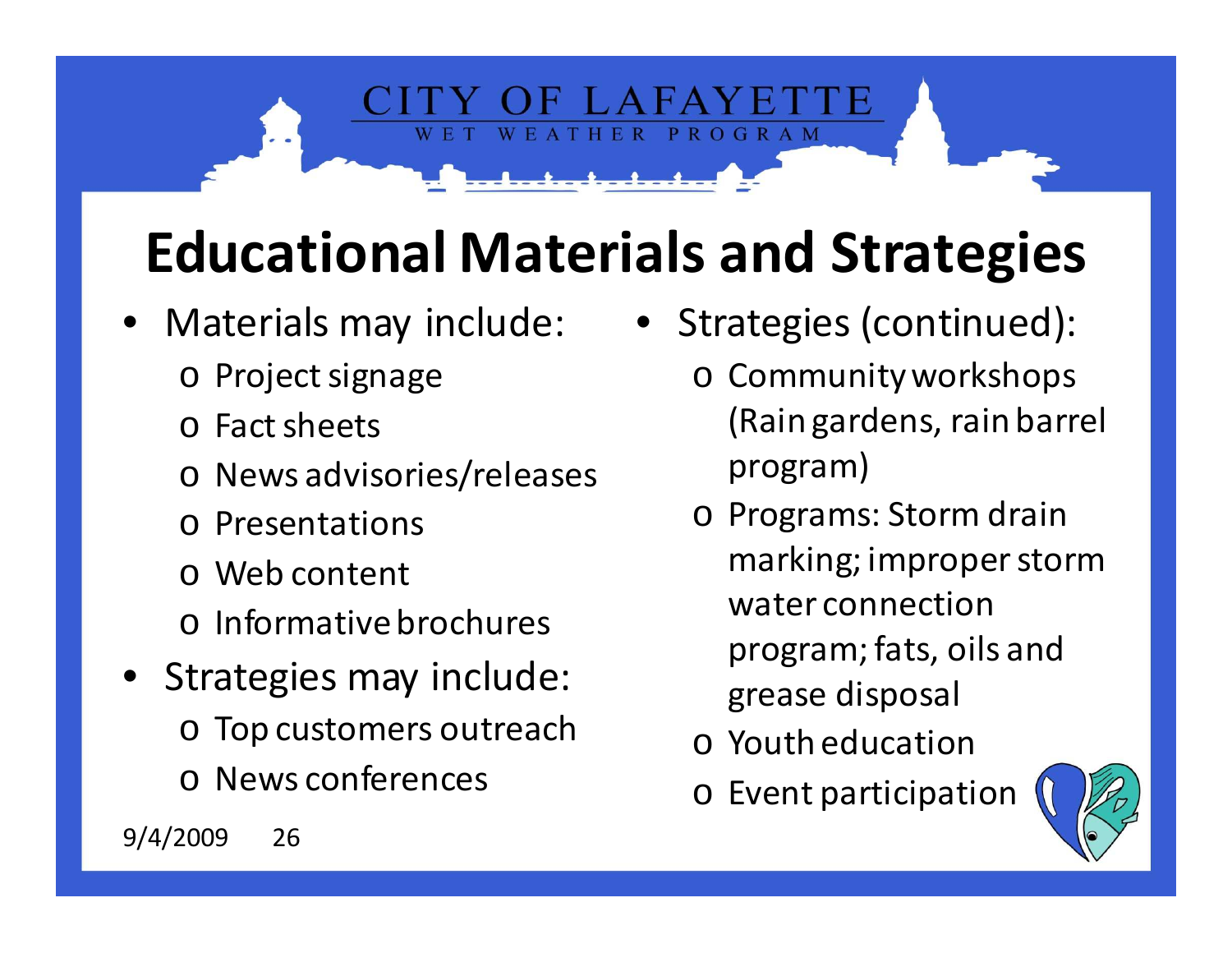![](_page_26_Picture_0.jpeg)

## **Educational Materials and Strategies**

![](_page_26_Picture_2.jpeg)

Branded outreach materials including fact sheets and brochures

![](_page_26_Picture_4.jpeg)

Event Participation: Tippecanoe County fair, community health days, festivals, etc.

![](_page_26_Picture_6.jpeg)

![](_page_26_Picture_7.jpeg)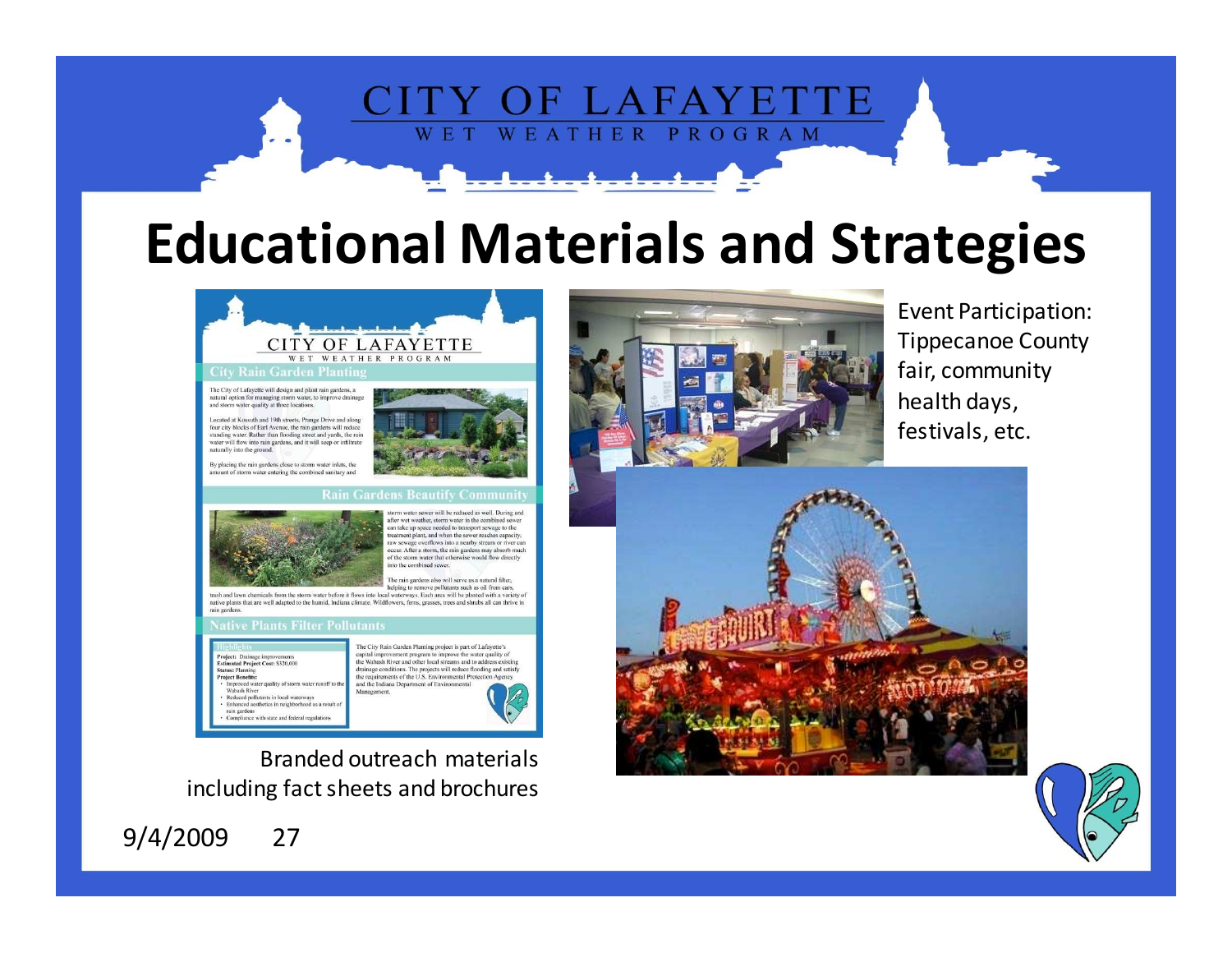## **Reaching Diverse Audiences**

HER

- Goal: To use a mix of appropriate strategies to address the viewpoints and concerns of a variety of audiences
- • Diverse audiences include:
	- o Multicultural audiences
	- o Senior citizens
	- o Youth
	- o Commercial/industrial customers
	- o Low income residents

#### **Strategies**

PROGRAM

- Use of Bilingual materials $\bullet$
- Age appropriate workshops and  $\bullet$ educational activities
- Emphasis of need for corporate •social responsibility
- Participation at low or no cost  $\bullet$ community events

![](_page_27_Picture_13.jpeg)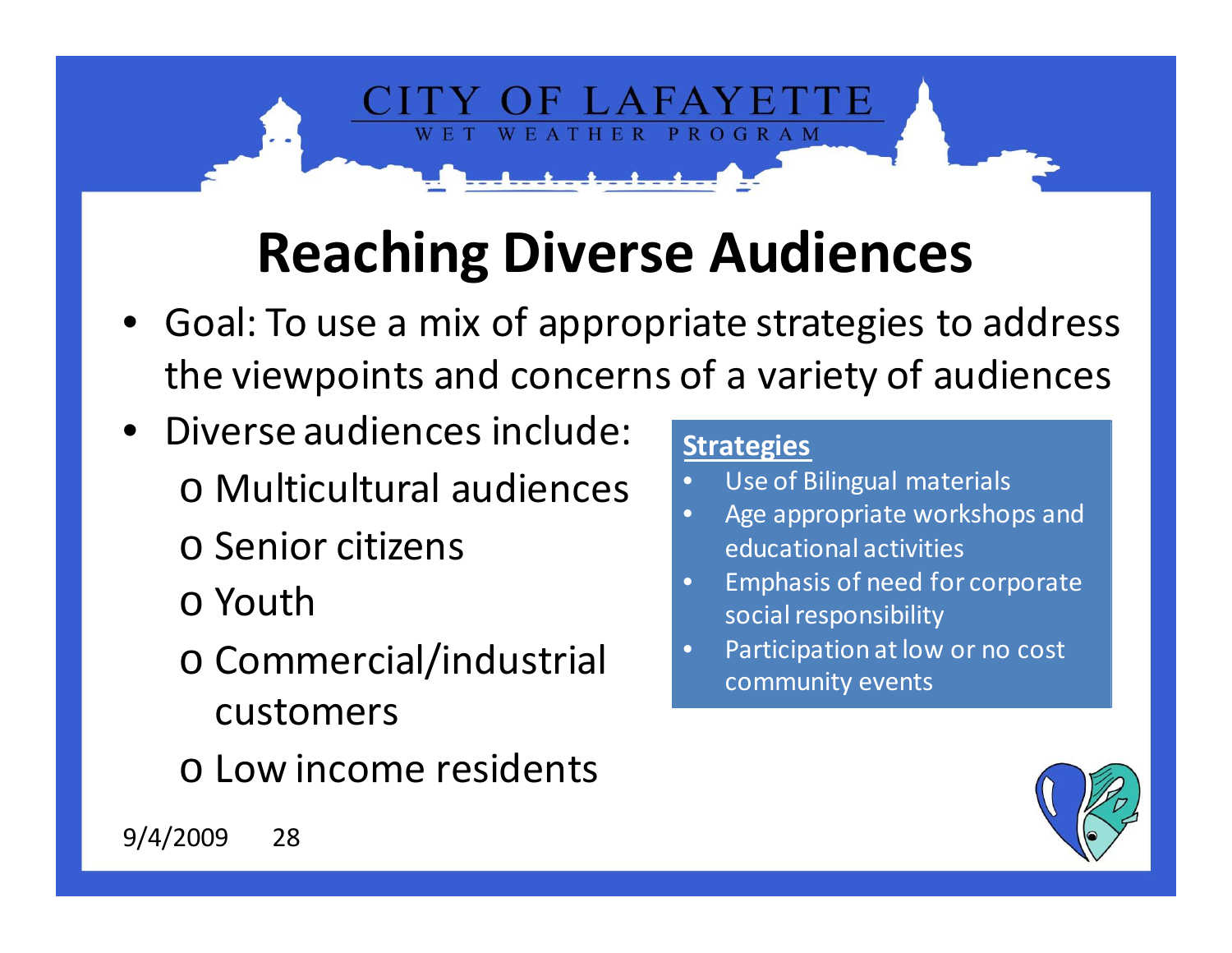## **"Green" grassroots InitiativesEducation is a key to successful implementation**

ATHER PROGRAM

- Rain Barrel Programo Combined Sewer Areas
- • Rain Garden Program
	- o Within Capital Improvement Projects
	- o Public Private Cooperative
- •Green Roofs
- o Provide "Fast Track" Permits as incentive7/09/2009 <sup>29</sup>

![](_page_28_Picture_7.jpeg)

![](_page_28_Picture_8.jpeg)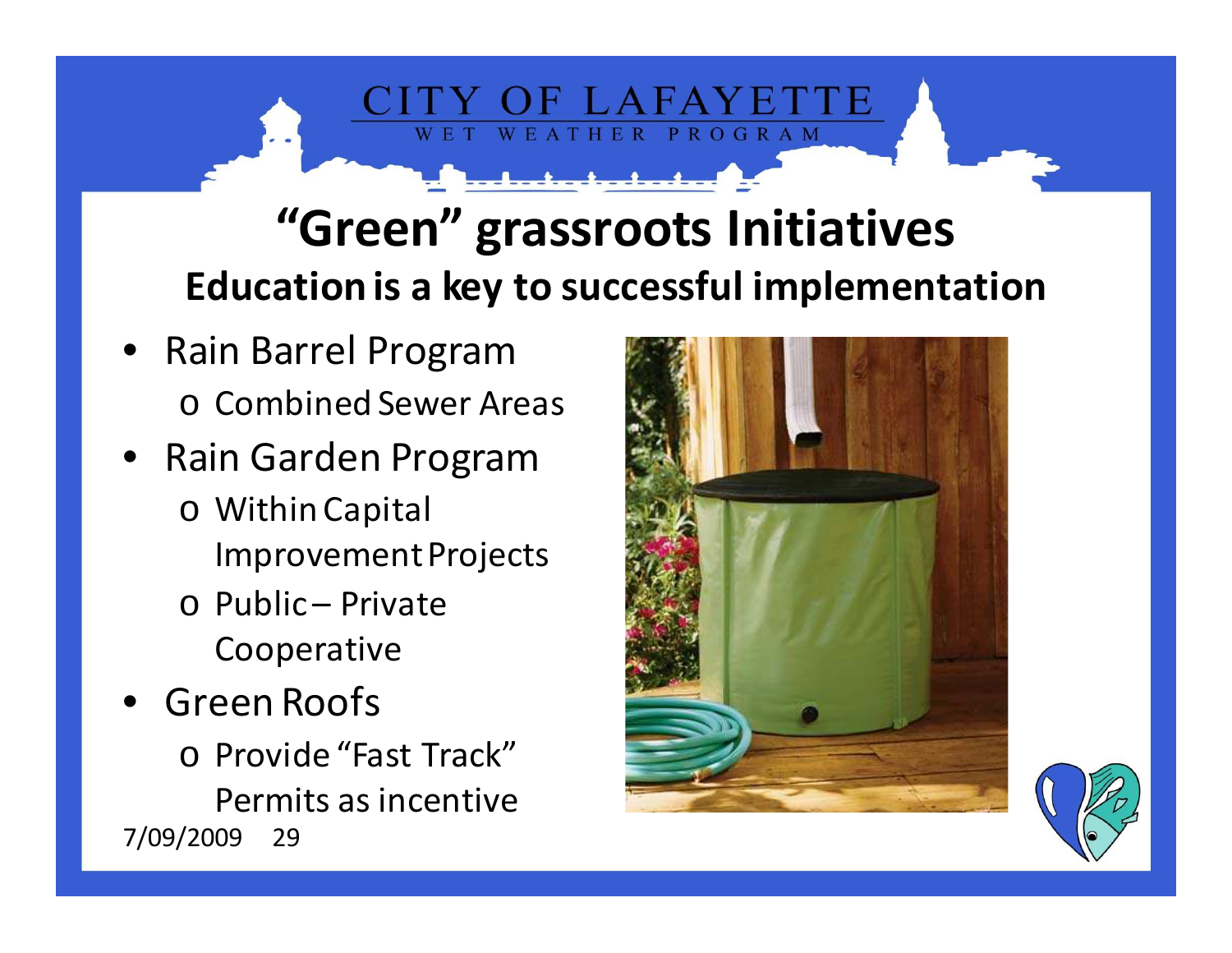# OGRAM

## **Summary**

- • Public education and outreach is a requirement of the NPDES Permit
- Also important to the continued success of the Lafayette Storm Water Program
	- o Conduct outreach now: To demonstrate the need for the proposed storm water user fee
	- o Conduct outreach in the future:
		- To develop awareness of and for capital improvements
		- To emphasize individual responsibility to protect our waterways for future generations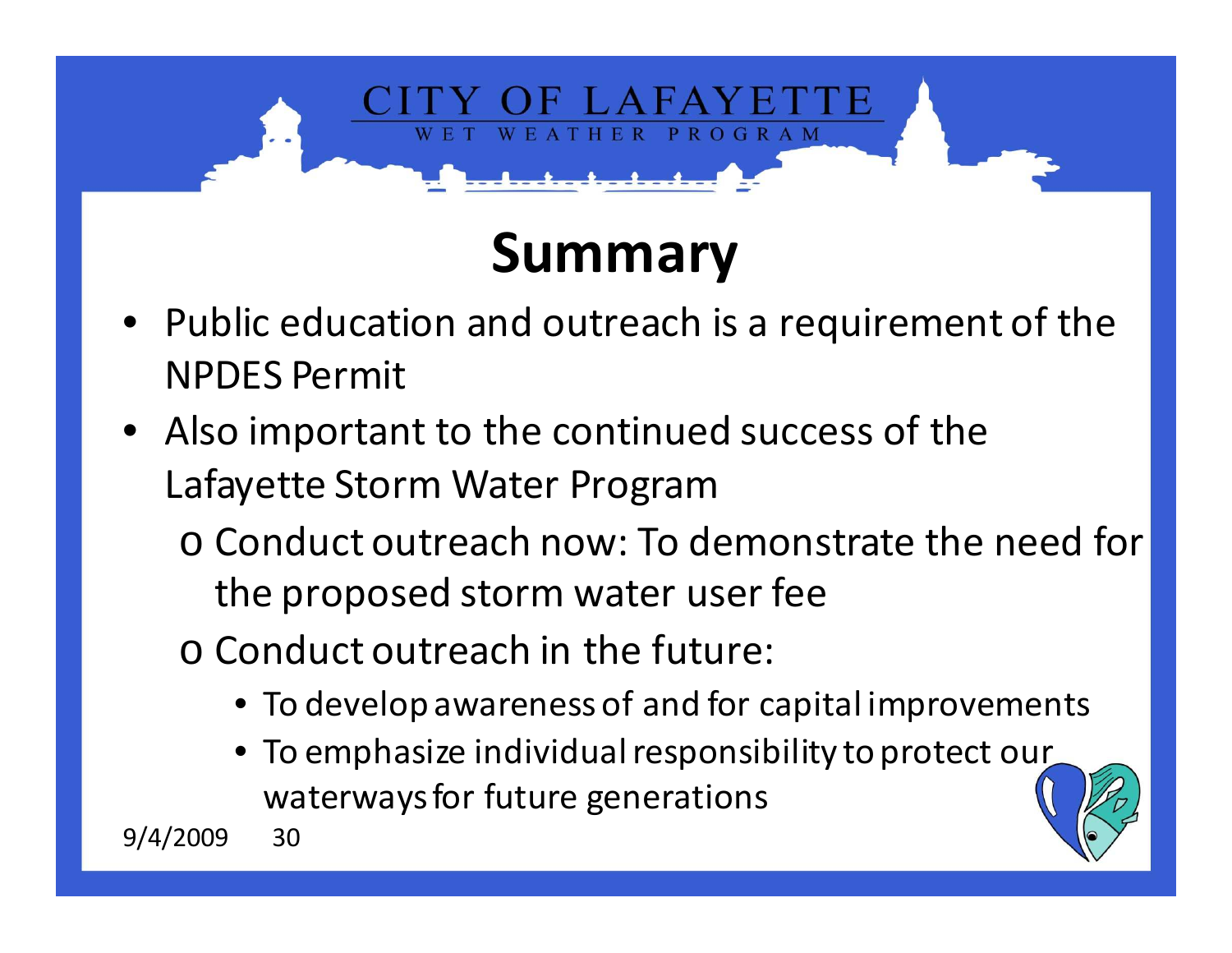![](_page_30_Picture_0.jpeg)

## **Questions or Comments?**

![](_page_30_Picture_2.jpeg)